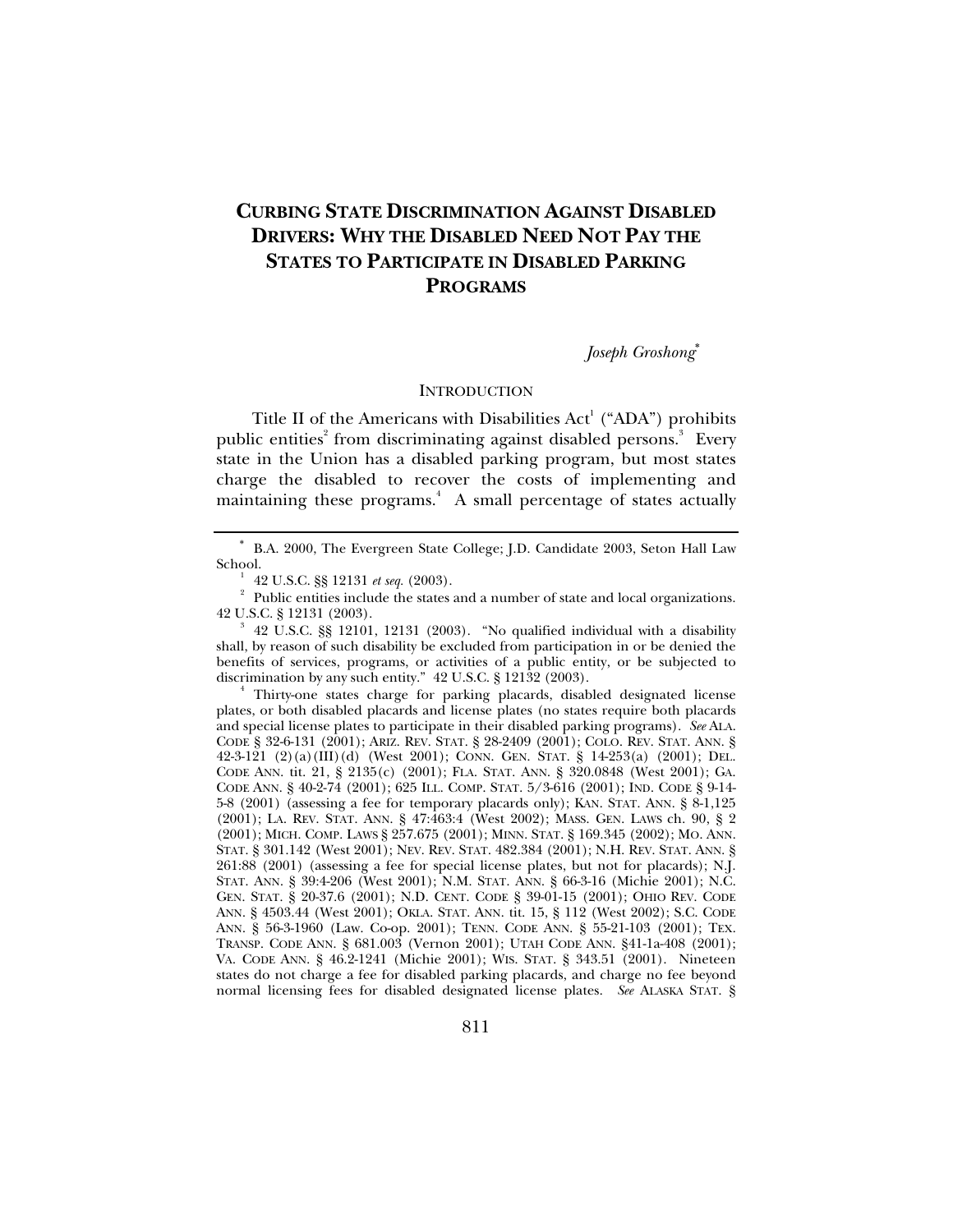charge the disabled much more than the costs of the programs, effectively using the program as an additional source of state revenue.<sup>5</sup> The policy issue in this debate is not over whether the states should enact disabled parking programs, but over who should be required to pay for them. Thus, while all fifty states enforce disabled parking programs that seem to comply with Title II's antidiscrimination mandate, most states do not comply with another provision of the ADA promulgated by the Department of Justice ("DOJ"). $^{6}$  28 C.F.R. section 35.130(f)<sup>7</sup> (the "Regulation") prohibits states from charging the disabled fees to recover the costs of Title II programs.<sup>8</sup> State non-compliance with the Regulation has sparked a substantial amount of litigation over whether Title II validly prohibits the states and state officials from charging disabled individuals to participate in Title II programs.

A recent Supreme Court decision complicates this issue.<sup>9</sup> In Board of Trustees of the University of Alabama v. Garrett,<sup>10</sup> the Court held that Title I of the  $ADA<sup>11</sup>$  could not sustain a suit for damages against

 *See, e.g.*, FLA. STAT. ANN. § 320.0848 (West 2001) (charging \$15 for four-year permits and \$22.50 for six-year permits); MASS GEN. LAWS ch. 90, § 2 (2001) (charging a \$25 fee for placards); TENN. CODE. ANN.  $\S 55-21-103$  (2001) (charging a \$20.50 initial fee and \$3 renewal fee every two years which was noted by the Sixth Circuit in, *Hedgepeth v. Tennessee*, 215 F.3d 608, 614 (2000), as over 1000% of the raw cost of disabled placards and license plates).

 $6$  42 U.S.C. section 12134 (2002) requires the Attorney General to develop regulations designed to implement Title II. 7

 DOJ Nondiscrimination on the Basis of Disability in State and Local Governments, 28 C.F.R. § 35.130(f) (2003) is hereinafter referred to as the "Regulation." 8

The states are prohibited from placing,

a surcharge on a particular individual with a disability or any group of individuals with disabilities to cover the costs of such measures, such as the provision of auxiliary aids or program accessibility, that are required to provide that individual or group with the nondiscriminatory treatment required by the Act or this part.

28 C.F.R. § 35.130(f) (2001). 9

<sup>9</sup> *See* Bd. of Trustees of the Univ. of Alabama v. Garrett, 531 U.S. 356 (2001). 10 531 U.S. 356 (2001).

 $11$  Title I prohibits discrimination against the disabled by employers. 42 U.S.C. §

<sup>28.10.181 (</sup>Michie 2001); ARK. CODE ANN. § 21-15-308 (Michie 2001); CAL. VEH. CODE § 5007 (West 2002); HAW. REV. STAT. § 291-52 (2001); IDAHO CODE § 49-410 (Michie 2001); IOWA CODE ANN. § 31L.2 (West 2001); KY. REV. STAT. ANN. § 186.042 (Banks-Baldwin 2001); ME. REV. STAT. ANN. tit. 29, § 521 (West 2001); MD. CODE ANN., TRANSP. II § 13-616 (2001); MISS. CODE ANN. § 27-19-56 (2002); MONT. CODE ANN.§ 49-4-301 (2001); NEB. REV. STAT. § 18-1738 (2001); N.Y. VEH. & TRAF. LAW § 404-a (McKinney 2001); OR. REV. STAT. § 811.602 (2001); 75 PA. CONS. STAT. ANN. § 1388 (West 2001); R.I. GEN. LAWS § 31-28-7 (2001); S.D. CODIFIED LAWS § 32-5-76.1 (Michie 2001); 23 VT. STAT. ANN. tit. 23, § 304(a) (2001); WASH. REV. CODE § 46.16.381 (2001); W. VA. CODE § 17C-13-6 (2001); WYO. STAT. ANN. § 31-2-213 (Michie 2001).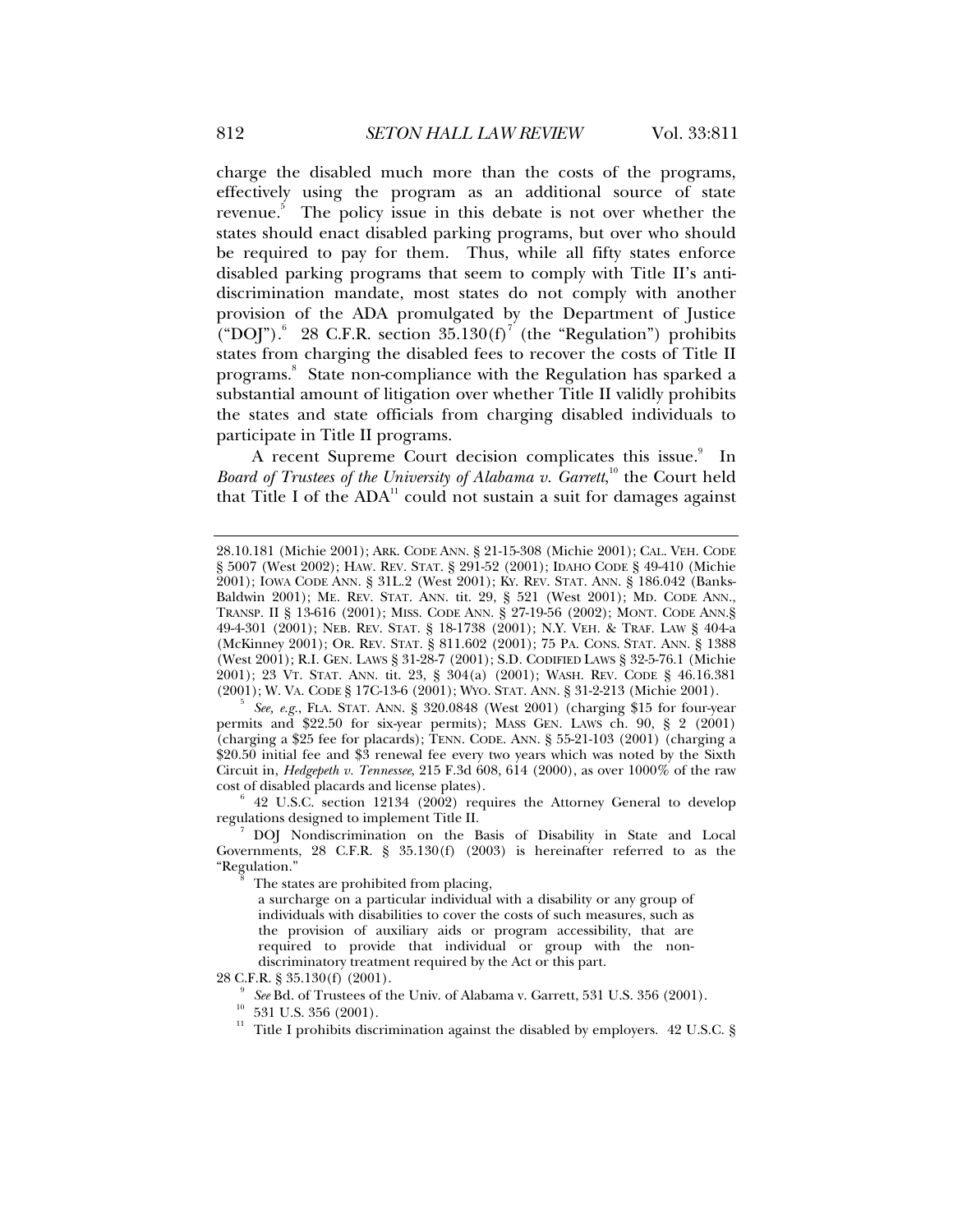the states as an exercise of Congress's Fourteenth Amendment enforcement power.<sup>12</sup> While the Court seemed to limit its holding to Title I of the ADA,<sup>13</sup> lower courts have extended *Garrett's* to Title II.<sup>14</sup> This unsettled state of the law creates a number of ongoing issues, including: (1) must the states comply with Title II; (2) does compliance include adherence to the prohibition on charging the disabled for the costs of Title II programs; (3) if compliance is required, can individuals sue for damages or injunctive relief; (4) if individuals cannot sue the states to enforce Title II, are the states free to ignore the Act; and (5) will the ADA, the most substantial civil rights legislation of the 1990's, survive upcoming judicial scrutiny?

While the Circuits are split on the issue of whether Title II is enforceable as an exercise of Fourteenth Amendment power, *Garrett*  indicates that the Court will likely hold that it is not.<sup>15</sup> If Title II is unsupported by the Fourteenth Amendment, it is unenforceable unless supported by another congressional power.<sup>16</sup> Part I of this

The Court did explicitly limit its holding in *Garrett* to Title I of the ADA, and specifically declined to decide whether Eleventh Amendment immunity bars claims against a state under Title II of the ADA. *Garrett*, *531 U.S. at 360 n.1.* Despite the Court's purportedly limited ruling, however, the analytical framework set forth in *Garrett* has led several lower courts to conclude that suits by individuals against states under Title II are also barred by the Eleventh Amendment.

*Id.* at 1293 (citing two circuit courts and seven district courts that have extended *Garrett*, finding Title II could not be enforced through private damage actions, and one circuit and five district courts that have allowed post-*Garrett* private damage actions seeking Title II enforcement to proceed against the states).<br><sup>15</sup> *Id.*<br><sup>16</sup> *If* 

16 If not within congressional power, any act of Congress is void. Early in this Nation's history, this Court established the sound proposition that constitutional government in a system of separated powers requires judges to regard as inoperative any legislative act, even of Congress itself, that is "repugnant to the Constitution  $\dots$ "

Dickerson v. United States, 530 U.S. 428, 446 (2000) (finding that *Miranda*  announced a constitutional rule that Congress could not legislatively revoke) (Scalia, J., dissenting) (quoting Marbury v. Madison, 5 U.S. 137, 148 (1803)).

It has been the policy of the American states . . . and of the people of the United States . . . to define with precision the objects of the legislative power, and to restrain its exercise within marked and settled boundaries. If any act of Congress, or of the Legislature of a state,

<sup>12112 (</sup>a) (2003).<br><sup>12</sup> 531 U.S. at 368. The fifth section of the Fourteenth Amendment gives Congress the power to enact legislation that enforces the other provisions of the Fourteenth Amendment. See infra note 18.

<sup>&</sup>lt;sup>13</sup> Garrett, 531 U.S. at 360 n.1.<br><sup>14</sup> See Ass'n For Disabled Americans v. Fla. Int'l Univ., 178 F. Supp. 2d 1291 (S.D. Fla. 2001). Discussing the extension of *Garrett* to Title II, the Southern District Court of Florida stated the following: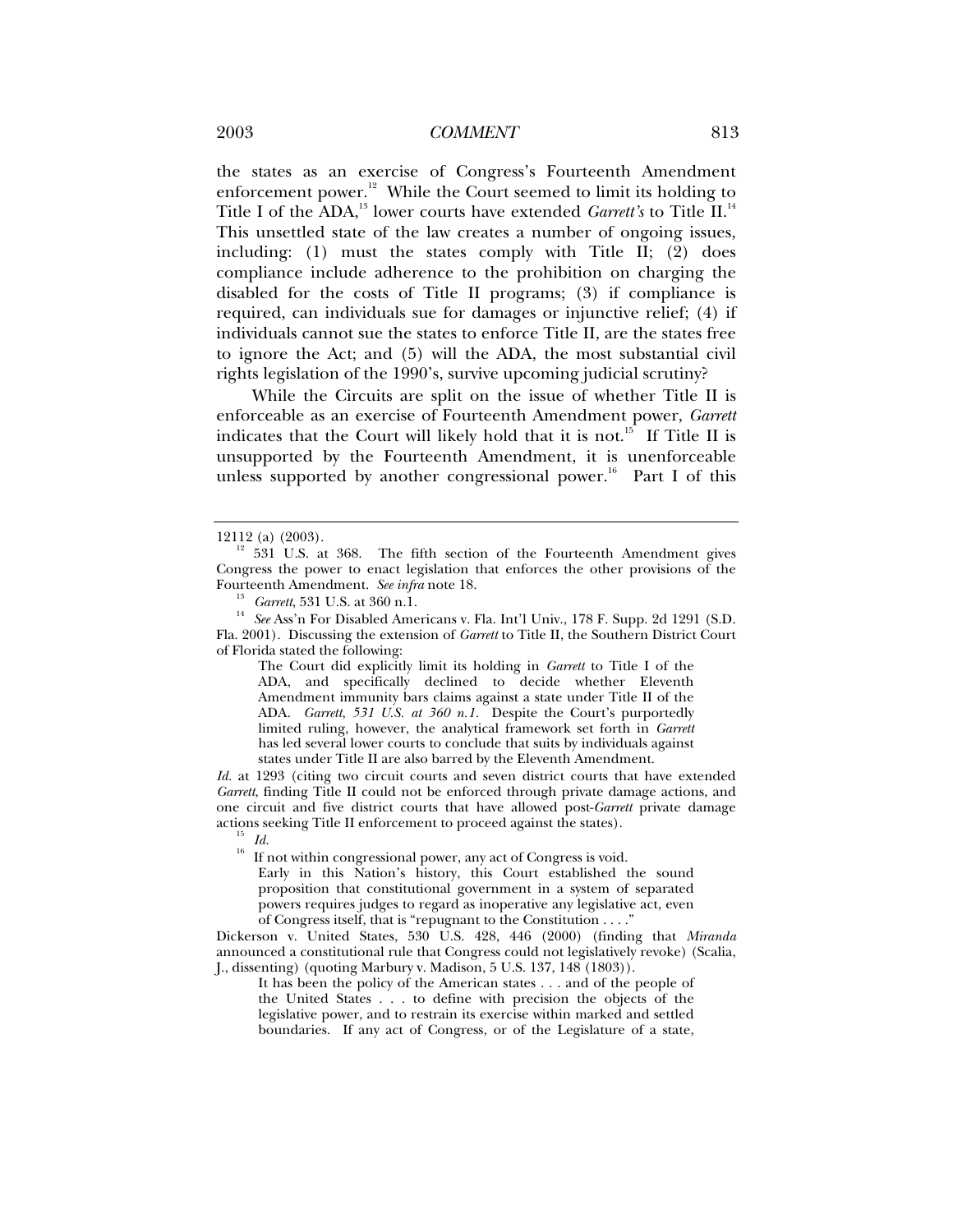Comment explores *Garrett* and its impact on the current circuit split within the Title II subset of disabled parking cases.

Congress invoked two of its powers<sup>17</sup> when it enacted Title II: the Fourteenth Amendment<sup>18</sup> and the Commerce Clause Power.<sup>19</sup> Although the Commerce Clause power does not abrogate state immunity, $20$  if Title II is a valid exercise of the Commerce Clause power, individuals should be able to prevent states from charging them to recover costs of Title II programs through *Ex Parte Young*<sup>21</sup> suits for injunctive relief. *Ex Parte Young* allows an individual to sue a state official for injunctive relief<sup>22</sup> when that official acts in violation of a federal law.23 Under *Ex Parte Young* a state official acting in violation of federal law is acting illegally and cannot claim the state's immunity from suit because a state's power is insufficient to immunize state official activity that violates federal law. $24$  The illegal acts of the state officer strip the officer of state authority making the suit one against him personally rather than one against the state.<sup>25</sup>  $Ex$ *Parte Young* is often referred to as a fiction<sup>26</sup> because even though the

The only congressional power that, if properly utilized by Congress, enables a private citizen to sue a state directly for money damages without that state's consent is Congress's Fourteenth Amendment enforcement power. Coll. Sav. Bank v. Florida Prepaidpostsecondary Ed. Expense Bd., 527 U.S. 666, 670 (1999) (finding Florida could not be sued under the Lanham Act because such suit was unsupported by either state consent or valid Fourteenth Amendment waiver of sovereign immunity).<br><sup>21</sup> 209 U.S. 123 (1908).<br><sup>22</sup> An individual cannot recover money damages from a state official through an

<sup>25</sup> *Id.*

violates those constitutional provisions, it is unquestionably void.

Seminole Tribe v. Florida, 517 U.S. 44, 168 (1996) (Souter, J., dissenting) (quoting Calder v. Bull, 3 U.S. 386, 398-99 (1798) (Iredell, J., dissenting)).

<sup>&</sup>lt;sup>17</sup> While the Constitution gives Congress many powers, not all of these powers can be used to support legislation. *Seminole Tribe*, 517 U.S. at 168 (Souter, J.,

dissenting).<br><sup>18</sup> "The Congress shall have power to enforce, by appropriate legislation, the provisions of this article." U.S. CONST. amend. XIV, § 5.<br><sup>19</sup> "Congress shall have Power. . . To regulate Commerce with foreign Nations,

and among the several states, and with the Indian Tribes." U.S. CONST. art I, § 8. "It is the purpose of this act . . . to invoke the sweep of congressional authority, including the power to enforce the fourteenth amendment and to regulate commerce, in order to address the major areas of discrimination faced day-to-day by people with disabilities."  $42$  U.S.C. § 12101 (b)(4) (2002).

An individual cannot recover money damages from a state official through an *Ex Parte Young* suit. *See* Edelman v. Jordan, 415 U.S. 651 (1974) (upholding a lower court's order for prospective injunctive relief but reversing the lower court's award of money damages where plaintiff sued under *Ex Parte Young* theory).<br><sup>23</sup> *Id.* 

 $\frac{24}{25}$  209 U.S. at 160.

<sup>26</sup> *See* Idaho v. Coeur d'Alene Indian Tribe, 521 U.S. 561, 570 (1997) (discussing *Ex Parte Young* as an "obvious fiction").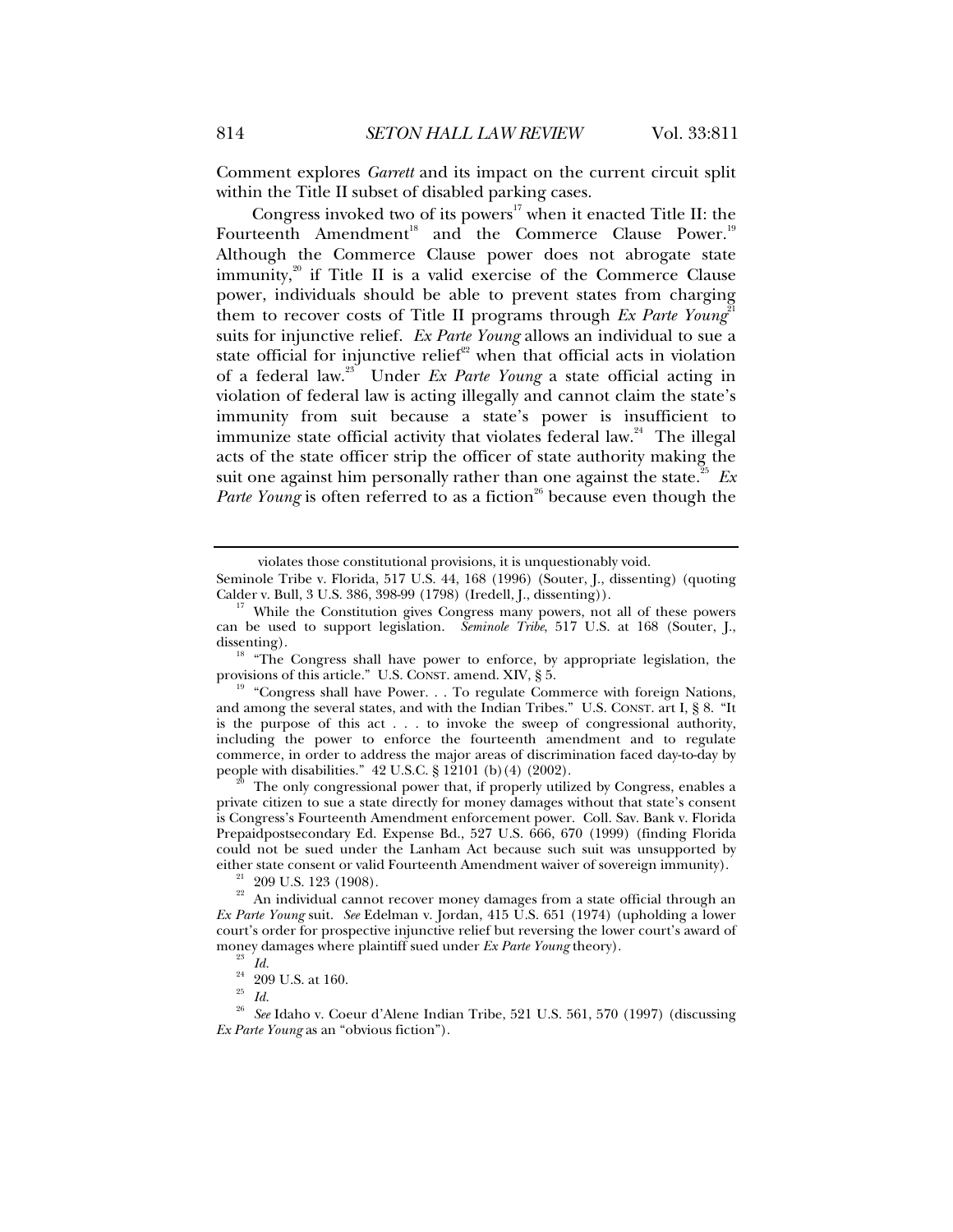suit is nominally against the state official, the suit is seeking relief from state action and is therefore really a suit against the state.<sup>27</sup> If the Regulation is a valid federal law because it is within Congress's Commerce Clause power to enact, then the regulation is indirectly enforceable against the states.

Part II considers the validity of Title II under Congress's Commerce Power, an issue that remains unlitigated in the circuit courts.28 This Part demonstrates that the Commerce Clause provides ample support for the Regulation. Therefore, individual plaintiffs should be able to sue state officials and enforce the Regulation through *Ex Parte Young* actions*.* Even if Title II is a valid exercise of the Commerce Power, Title II may still be unenforceable if it violates the Tenth Amendment.<sup>29</sup> The Tenth Amendment prohibits Congress from forcing the states or state officers to act.<sup>30</sup> Part III will explore this issue. This analysis indicates that Congress may not be able to force the states to enact disabled parking programs but can regulate such programs if they are voluntarily enacted by the states.

Even if Title II is a valid exercise of Commerce Power and the Tenth Amendment does not prevent Congress from regulating state disabled parking programs, another inquiry is necessary to determine whether the Regulation is enforceable because it was not enacted by Congress, but by the DOJ. Part IV will demonstrate, using the current *Chevron* test for analyzing whether an agency's exercise of congressionally granted power is valid, that the regulation is indeed enforceable.

A further inquiry is necessary to answer the question of where plaintiffs can bring enforcement actions because the Tax Injunction Act of  $1937<sup>31</sup>$  ("TIA") may bar plaintiffs from bringing these actions in federal court. Part V will focus on a second circuit split over whether

<sup>&</sup>lt;sup>27</sup> Justice Powell's majority opinion in *Pennhurst State Sch. & Hosp. v. Halderman* endorses this view of *Ex Parte Young.* 465 U.S. 89, 144 n.25 (1984).

<sup>&</sup>lt;sup>3</sup> Courts noting but not deciding this issue include the Tenth Circuit in *Thompson v. Colorado*, 278 F.3d 1020, 1025 (2001); the Second Circuit in *Garcia v. State Univ. of N.Y. Health Scis. Ctr.*, 280 F.3d 98, 108 (2001); the Eighth Circuit in *Randolph v. Rogers*, 253 F.3d 342, 348 n.12 (2001); the Seventh Circuit in *Walker v. Snyder*, 215 F.3d 344, 346 (2000) (assuming, without deciding, that the ADA is a valid exercise of Commerce Clause power); *Bowers v. NCAA*, 1717 F. Supp. 2d 389, 407 (D.N.J. 2001) (assuming without deciding that the ADA is a valid exercise of

Commerce Clause power). 29 The Tenth Amendment explicitly reserves some powers for the states: "The powers not delegated to the United States by the Constitution, nor prohibited by it to the States are reserved to the States respectively, or to the people." U.S. CONST.

<sup>&</sup>lt;sup>30</sup> *See infra* PART III.<br><sup>31</sup> 28 U.S.C. § 1341 (2003).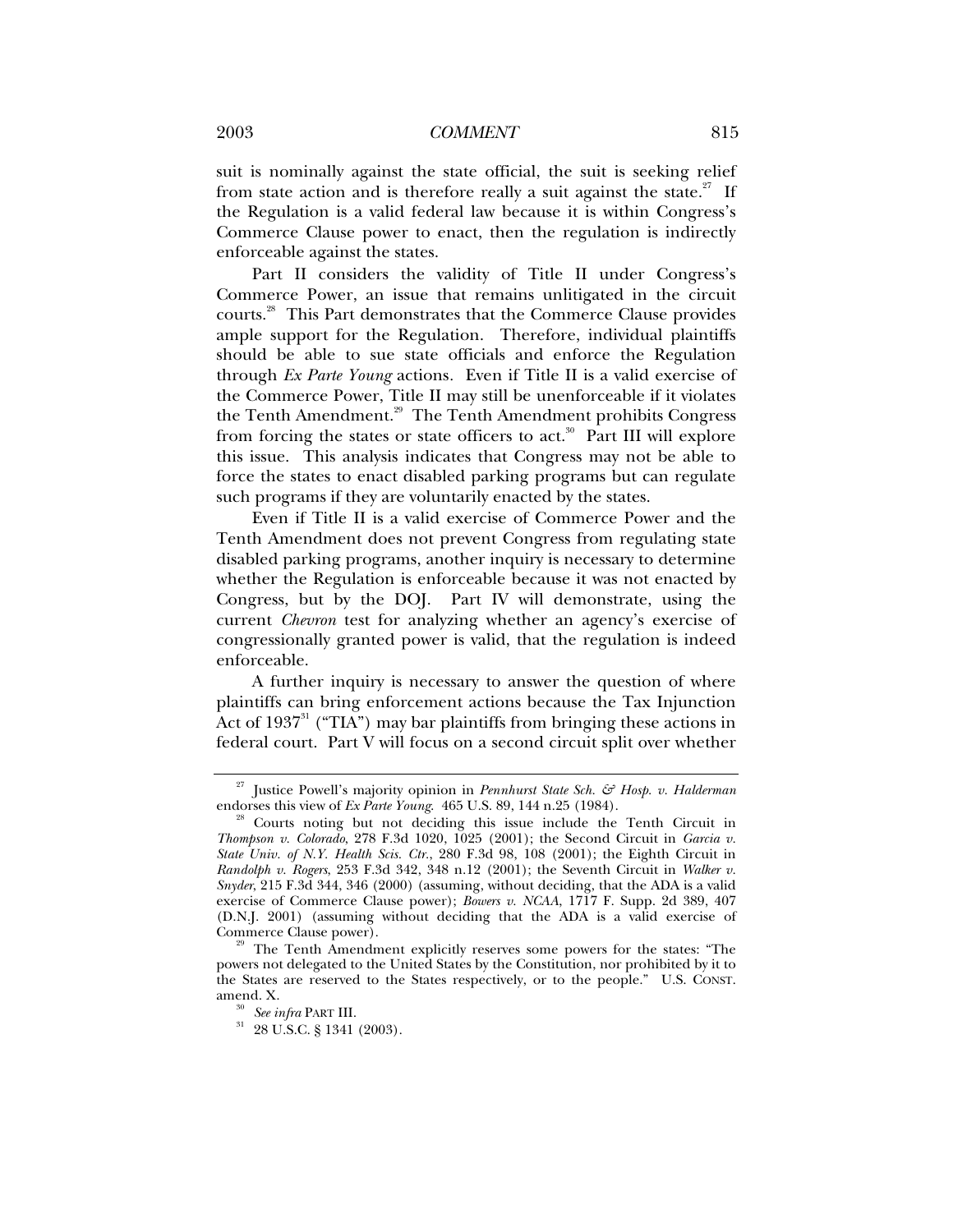the program fees collected by the states are properly considered taxes for the purposes of the TIA. This inquiry will demonstrate that while plaintiffs in a minority of states may be prohibited from bringing Regulation enforcement actions in federal court, the majority of plaintiffs will be able to bring these suits in both federal and state court. The circuit cases on this issue indicate that fees designed to generate revenue for the state beyond the costs of the disabled parking programs are taxes, and that fees designed to merely recover the costs of these programs are not.<sup>32</sup>

Finally, this Comment concludes that all fifty states can be prevented from charging disabled drivers to participate in disabled parking programs because: (1) Title II of the ADA is a proper exercise of Commerce Clause power; (2) the States have voluntarily enacted disabled parking programs; (3) the Regulation is valid under the *Chevron* framework; and (4) while the TIA may impact federal court jurisdiction in a minority of cases, it will not prevent plaintiffs from obtaining relief for violations of the Regulation.

## I. *GARRETT* AND THE SPLIT OVER THE VALIDITY AND METHODS OF ANALYSIS OF TITLE II AND 28 C.F.R. § 35.130(F) AS AN EXERCISE OF FOURTEENTH AMENDMENT ENFORCEMENT POWER

### *A.* Garrett v. Board of Trustees*<sup>33</sup>*

Of the five circuits to consider the Regulation, only the last of these decisions was handed down in the wake of *Garrett*.<sup>34</sup> *Garrett* holds that Title I of the ADA is an invalid exercise of Congress's Fourteenth Amendment enforcement power and, therefore, private individuals cannot sue the states directly for Title I violations.<sup>35</sup> While this decision is expressly limited to Title I, the Court may soon extend its *Garrett* holding to Title II, as it has granted *certiorari* on this issue before.<sup>36</sup>

<sup>32</sup> *Id.*

 $^{\rm 33}$  531 U.S. 356 (2001).

<sup>34</sup> *See* Thompson v. Colorado, 278 F.3d 1020 (10th Cir. 2001). 35 531 U.S. at 374.

<sup>36</sup> The Tenth Circuit twice delayed its decision in *Thompson v. Colorado* to await the outcome of two Supreme Court cases.

After oral argument, this court formally abated the case following the Supreme Court's grant of certiorari in *Florida Dept. of Corr. v. Dickson.* The *Dickson* case settled, however, and this case was then reactivated. This court further delayed deciding this case, however, in order to await the outcome of *Bd. of Trustees of the Univ. of Alabama v. Garrett* and to allow the parties and the United States as intervenor to file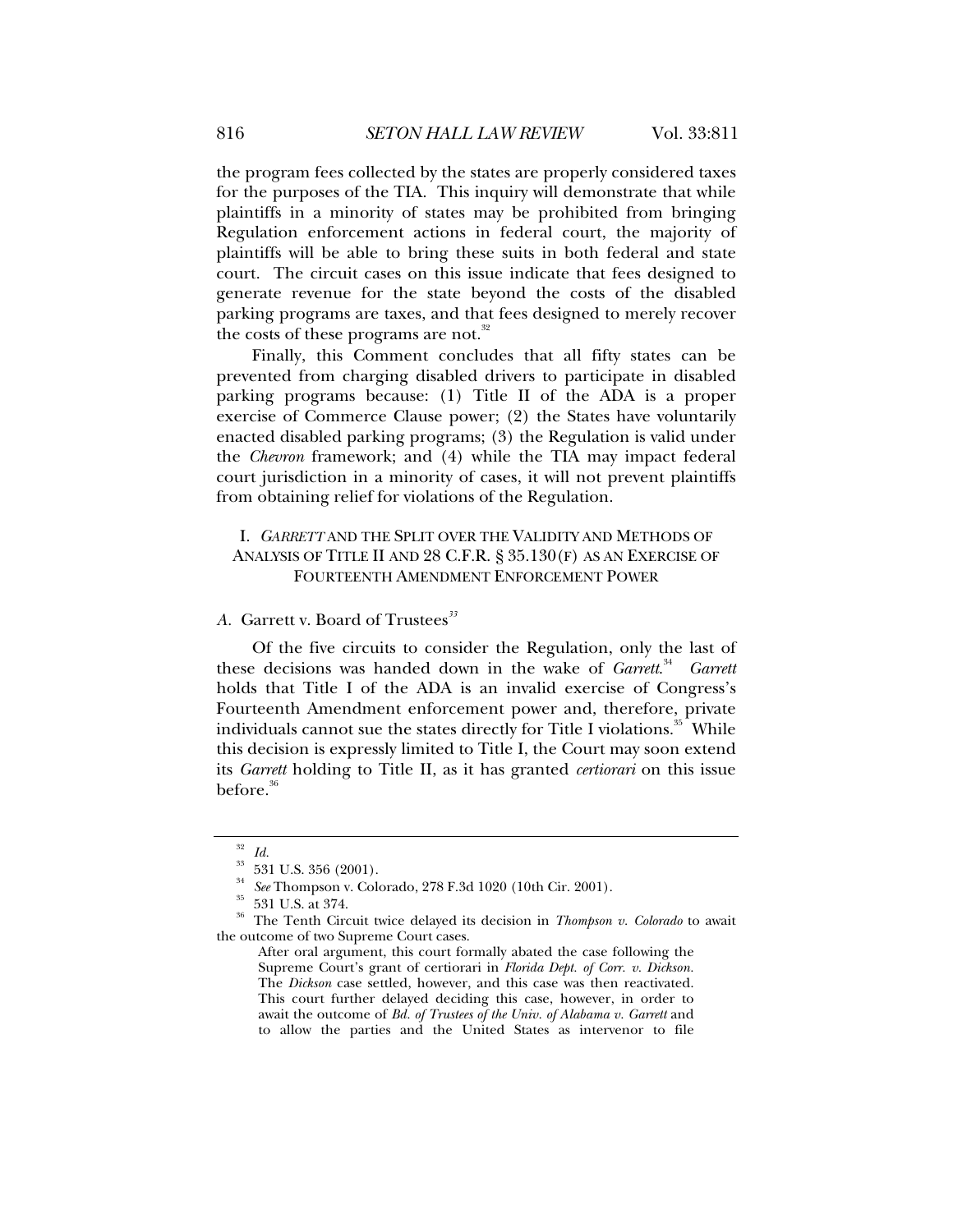### 2003 *COMMENT* 817

Analyzing whether Title I validly abrogates states' Eleventh Amendment immunity, $37$  the Court first identified the Fourteenth Amendment right at issue.<sup>38</sup> The Court found that the disabled have the right to be free from irrational state discrimination and that the states can discriminate against the disabled as long as the discrimination is rationally linked to a legitimate governmental interest.<sup>39</sup> Therefore, the right in question is a negative right that protects against irrational state discrimination.<sup>40</sup>

In *Garrett*, the Court found that Congress could only enact positive law to enforce this Fourteenth Amendment right if it identified a pattern of irrational state discrimination against the disabled.<sup>41</sup> If Congress identified such a pattern in state employment practices, then Title I would be a valid exercise of Congress's enforcement power.42 The Court determined in *Garrett*, however, that Congress had not identified repeated irrational state discrimination

<sup>37</sup> The Eleventh Amendment states that "[t]he Judicial power of the United States shall not be construed to extend to any suit in law or equity, commenced or prosecuted against one of the United States by Citizens of another State, or by Citizens or Subjects of any Foreign State." U.S. CONST. amend. XI.

Although by its terms the Amendment applies only to suits against a State by citizens of another State, our cases have extended the Amendment's applicability to suits by citizens against their own States. The ultimate guarantee of the Eleventh Amendment is that nonconsenting States may not be sued by private individuals in federal court. We have recognized, however, that Congress may abrogate the States' Eleventh Amendment immunity when it both unequivocally intends to do so and acts pursuant to a valid grant of constitutional authority. The first of these requirements is not in dispute here. *See* 42 U.S.C. § 12202 ("A State shall not be immune under the eleventh amendment to the Constitution of the United States from an action in [a] Federal or State court of competent jurisdiction for a violation of this chapter"). The question, then, is whether Congress acted within its constitutional authority by subjecting the States to suits in federal court for money damages under the ADA.

*Garrett*, 531 U.S. at 363 (citations and quotations omitted). <sup>38</sup> 531 U.S. at 365.

supplemental briefs; the Supreme Court decided *Garrett* on February 21, 2001.

*Thompson*, 278 F.3d at 1023 (citations omitted). *Dickson* held that the ADA, as a whole, was a valid abrogation of states' Eleventh Amendment immunity from private suits for damages, because the ADA is a valid exercise of Congress's Fourteenth Amendment enforcement power. *See* Kimel v. Florida Bd. of Regents, 139 F.3d 1426,

<sup>39</sup> *Id.*

<sup>40</sup> *Id.*

<sup>41</sup> *Id.* at 368. 42 *Id.*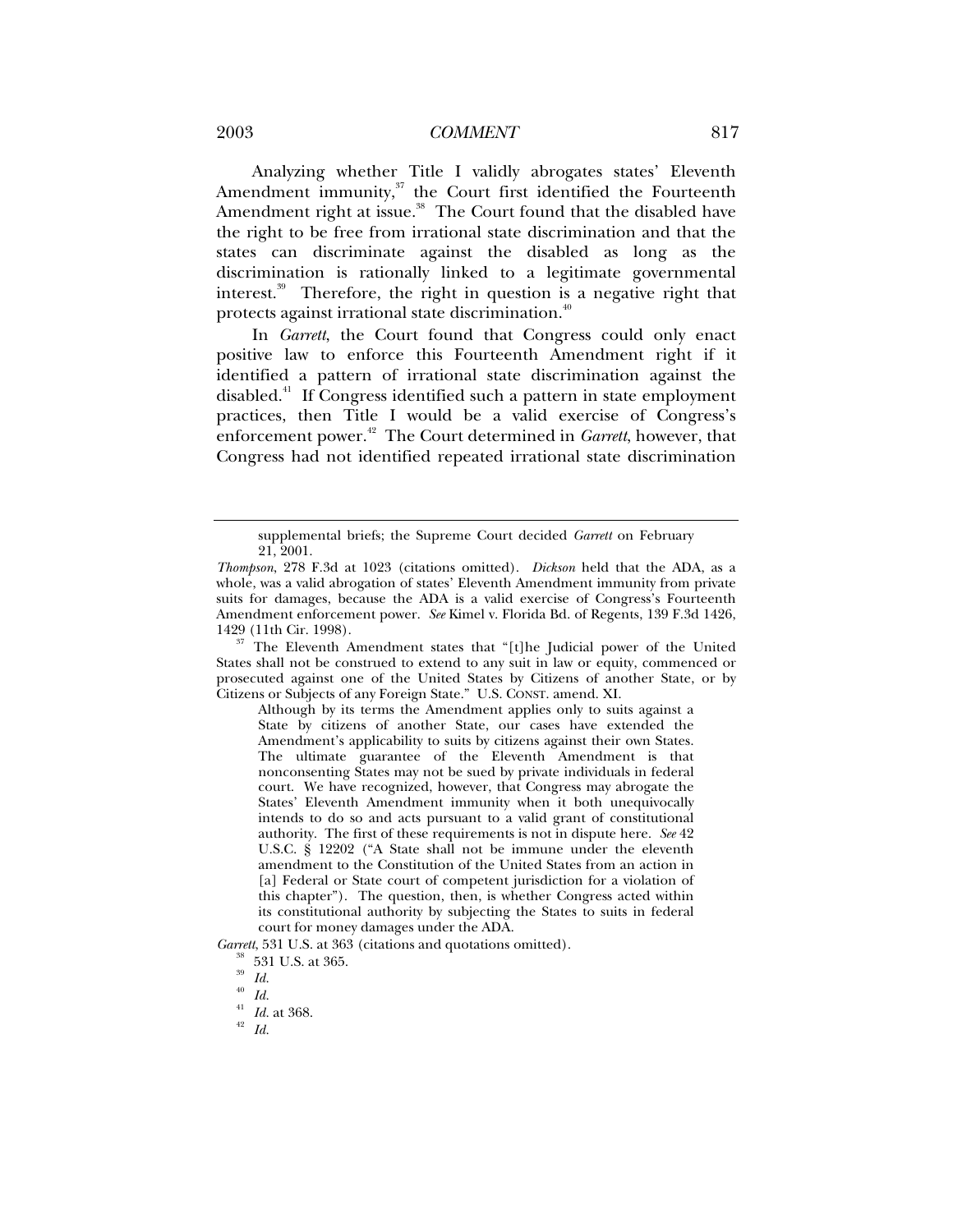against the disabled in state employment practices.<sup>43</sup> The Court noted that the congressional record supporting Title I contains numerous examples of discrimination against the disabled in the employment context.<sup>44</sup> The Court held, however, that the majority of these examples do not count as part of a state pattern against the disabled that support Title I as an exercise of Fourteenth Amendment enforcement power that is binding against the states because the examples were not contemporaneous acts of discrimination by the "states themselves."<sup>45</sup>

The Court further noted in *dicta* that even if Congress developed a sufficient record of irrational employment discrimination, the remedy it developed for this discrimination would still have to be congruent and proportional to the pattern identified by Congress.<sup>46</sup> The Court found that the duties imposed on states by Title I went beyond what even a clear pattern of state discrimination could support. $47$  A clear pattern of state discrimination, the Court suggested, would resemble that identified by Congress in support of the Voting Rights Act of 1965.48 Although the Court determined that

*Id.* at 371 n.7.

<sup>44</sup> *Garrett*, 531 U.S. at 368, 369 n.5. 45 *Id.*

 $\frac{46}{47}$   $\frac{1}{41}$  at 372.<br> $\frac{47}{47}$  "The accommodation duty far exceeds what is constitutionally required in that it makes unlawful a range of alternate responses that would be reasonable but would fall short of imposing an 'undue burden' upon the employer."  $Id$ .

In that Act, Congress documented a marked pattern of unconstitutional action by the States. State officials, Congress found, routinely applied voting tests in order to exclude African-American citizens from registering to vote. [citing South Carolina v. Katzenbach, 383 U.S. 301, 312 (1966).] Congress also determined that litigation had proved ineffective and that there persisted an otherwise inexplicable 50 percentage-point gap in the registration of white and African-American

<sup>&</sup>lt;sup>43</sup> The Court noted the record contained only six examples of such discrimination. *Id.* at 369. Justice Breyer vigorously disagreed with the majority's interpretation of what should count as an example of unconstitutional discrimination. 531 U.S. at 379 (Breyer, J., dissenting) (Justice Breyer, in contrast to the majority's identification of six examples of state discrimination, found the record contained over 300 examples of state discrimination.) The majority's reply to this assertion clarifies its position:

Only a small fraction of the anecdotes Justice Breyer identifies in his Appendix C relate to state discrimination against the disabled in employment. At most, somewhere around  $50$  of these allegations describe conduct that could conceivably amount to constitutional violations by the States, and most of them are so general and brief that no firm conclusion can be drawn. The overwhelming majority of these accounts pertain to alleged discrimination by the States in the provision of public services and public accommodations, which areas are addressed in Titles II and III of the ADA.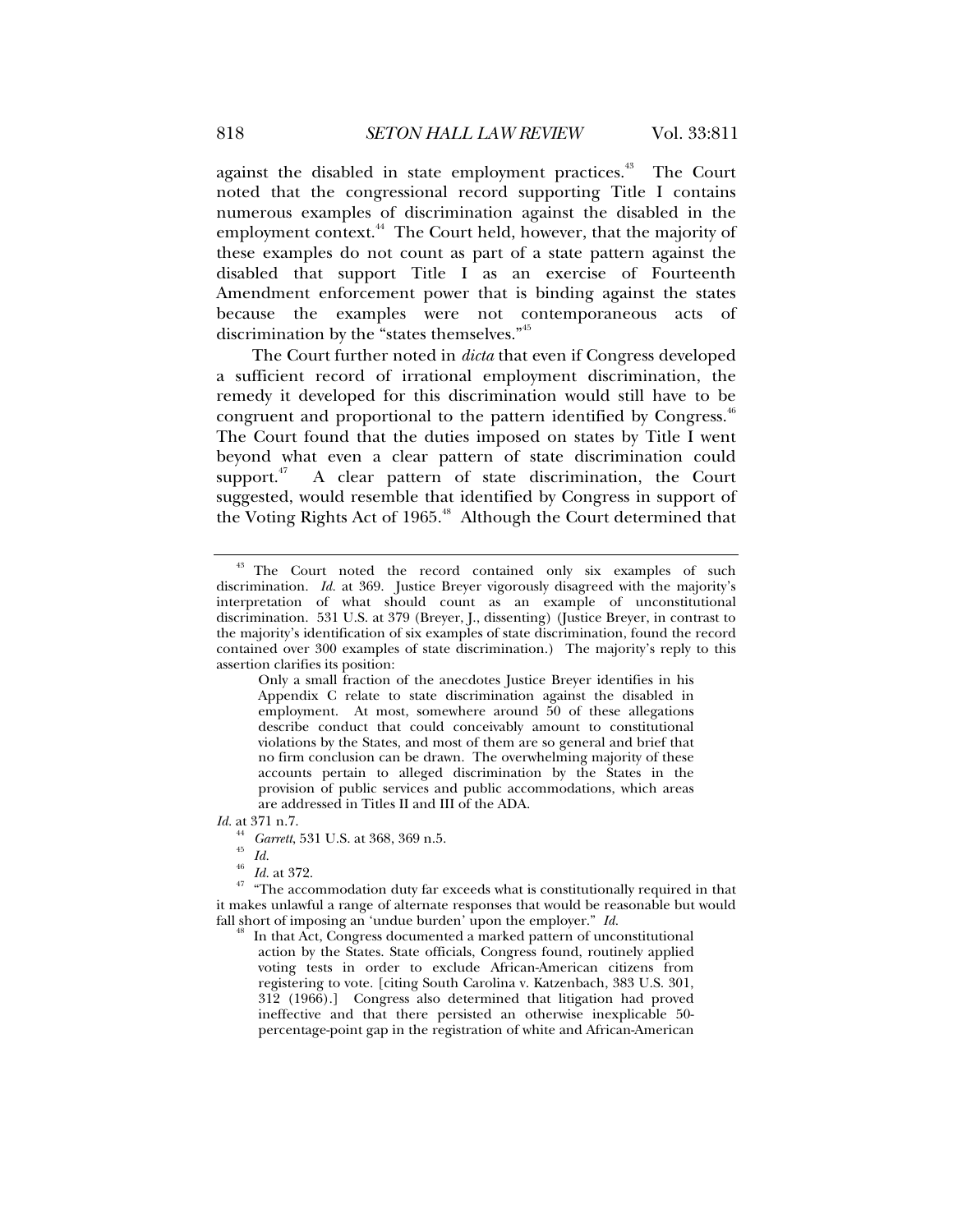disabled individuals do have specific Fourteenth Amendment rights, it also held that the identified congressional record of state discrimination was insufficient to support an abrogation of state immunity, and suggested that even if the record was adequate, the remedies developed by Congress were not congruent and proportional to the pattern of violations.<sup>49</sup>

The Court did not seem to think its holding would dramatically impact the enforceability of the ADA. $50$  Rather, the Court noted in *dicta* that Title I should still be enforceable against the states through *Ex Parte Young* suits for injunctive relief and actions for money damages brought by the United States.<sup>51</sup> This illustrates that the Court assumes that Title I, even if invalid as an exercise of Fourteenth Amendment enforcement power, is a valid exercise of another congressional power.<sup>52</sup>

Although the Court's ruling in *Garrett* is limited to Title I, its method of analysis suggests that Title II may not be a valid exercise of Fourteenth Amendment enforcement power.<sup>53</sup> Courts considering

*Id.* at 373.

*Id.* at 374 n.9.

 $\frac{51}{52}$  *Id.* 

52 Congress invoked its Fourteenth Amendment enforcement power and Commerce Clause power when it enacted the ADA.  $42 \text{ U.S.C.}$  § 12101 (b)(4) (2002). For the ADA to be valid and enforceable, it must be a legitimate exercise of one or both of these powers. 53 See *supra* note 14 for a discussion of courts choosing whether or not to extend

*Garrett's* rationale and invalidate Title II of the ADA as an exercise of the Fourteenth Amendment enforcement power.

Like its decision in *Kimel* regarding the regulation of age discrimination under the ADEA, the Court in *Garrett* concluded that the ADA presented a broad restriction on disability discrimination, such that the ADA prohibited substantially more employment decisions by states than would be held unconstitutional under the Equal Protection Clause.

 Joseph M. Pellicciotti, *Redefining the Relationship Between the State and the Federal Government: A Focus on the Supreme Court's Expansion of the Principle of State Sovereign Immunity*, 11 B.U. PUB. INT. L.J. 1, 25 (2001).

voters in some States. [citing 383 U.S. at 313.] Congress's response was to promulgate in the Voting Rights Act a detailed but limited remedial scheme designed to guarantee meaningful enforcement of the Fifteenth Amendment in those areas of the Nation where abundant evidence of States' systematic denial of those rights was identified.

<sup>49</sup> *Garrett*, 531 U.S. at 372. 50 Those standards can be enforced by the United States in actions for money damages, as well as by private individuals in actions for injunctive relief under *Ex Parte Young*, 209 U.S. 123 (1908). In addition, state laws protecting the rights of persons with disabilities in employment and other aspects of life provide independent avenues of redress.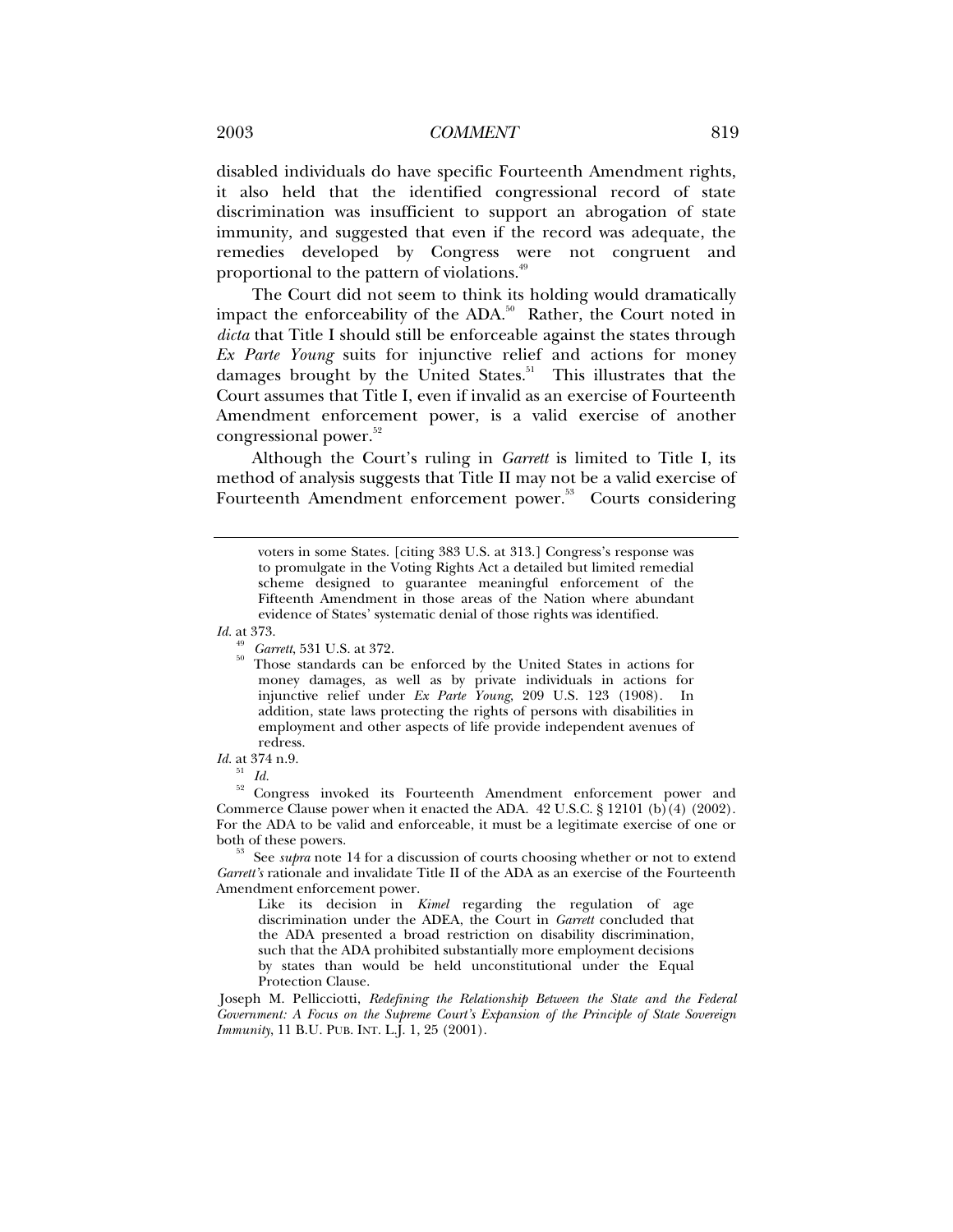Title II after *Garrett* have found that *Garrett* requires them to consider whether Title II as a whole is a valid exercise of Fourteenth Amendment enforcement power.<sup>54</sup> Under the *Garrett* framework, rights provided to individuals by any Title of the ADA against the states may be unenforceable through private suits for damages if the states have not waived their Eleventh Amendment immunity from suit.<sup>55</sup>

*Garrett* does not eliminate the possibility, however unlikely, that the Court may uphold Title II as a valid exercise of Congress's Fourteenth Amendment Enforcement Power.<sup>56</sup> The Court, in order to reach this result, would have to find that Title II's congressional record indicates that states actively excluded the disabled from participating in society. To support this finding, the record must demonstrate that Title II is congruent and proportional to the identified pattern of violations that may be contained in an extensive history of litigation against the states. While *Garrett* offers some clarity, the differing approaches to analyzing the validity of the Regulation among the circuits demonstrate that current analysis of these concerns is still unclear.

#### *B. The Circuit Split*

Four circuits are split<sup>57</sup> over the question of whether states may charge disabled drivers to recover the administrative costs of their

<sup>54</sup> The Sixth Circuit, for example, followed this approach in *Popovich v. Cuyahoga County Court of Common Pleas*, 276 F.3d 808, 812 n.4 (6th Cir. 2002).

<sup>[</sup>T]he majority of the Supreme Court in *Garrett* seems to have . . . established a clear rule that disability discrimination deserves only rational basis review and that Congress may not go beyond this standard under the Equal Protection Clause by imposing new liabilities on the states. This *Garrett* rule would appear to apply to both Title I and Title II, although the Court has not made this holding explicit as to Title II, and it is possible, though unlikely, that a majority of the Supreme Court might distinguish *Garrett* . . . .

*Id.* The Second Circuit has also followed this whole title approach. *See* Garcia v. State Univ. of N.Y. Health Scis. Ctr., 280 F.3d 98 (2d Cir. 2001).

<sup>&</sup>lt;sup>33</sup> Garrett, 531 U.S. at 363.<br><sup>56</sup> This issue will likely be definitively decided very soon. The Supreme Court has granted *certiorari* on a Title II case from the Ninth Circuit and indicated that it will decide whether Title II can be enforced directly against the states for money damages. Hason v. Med. Bd. of California, 294 F.3d 1156 (9th Cir. 2002), *cert. granted*, 71 U.S.L.W. 3351 (U.S. Nov. 18, 2002) (No. 02-479).

*See* Thompson v. Colorado, 278 F.3d 1020 (10th Cir. 2001); *see also* Hedgepeth v. Tennessee, 215 F.3d 608 (6th Cir. 2000); Neinast v. Texas, 217 F.3d 275 (5th Cir. 2000); Brown v. North Carolina DMV, 166 F.3d 698 (4th Cir. 1999); Dare v. California, 191 F.3d 1167 (9th Cir. 1999).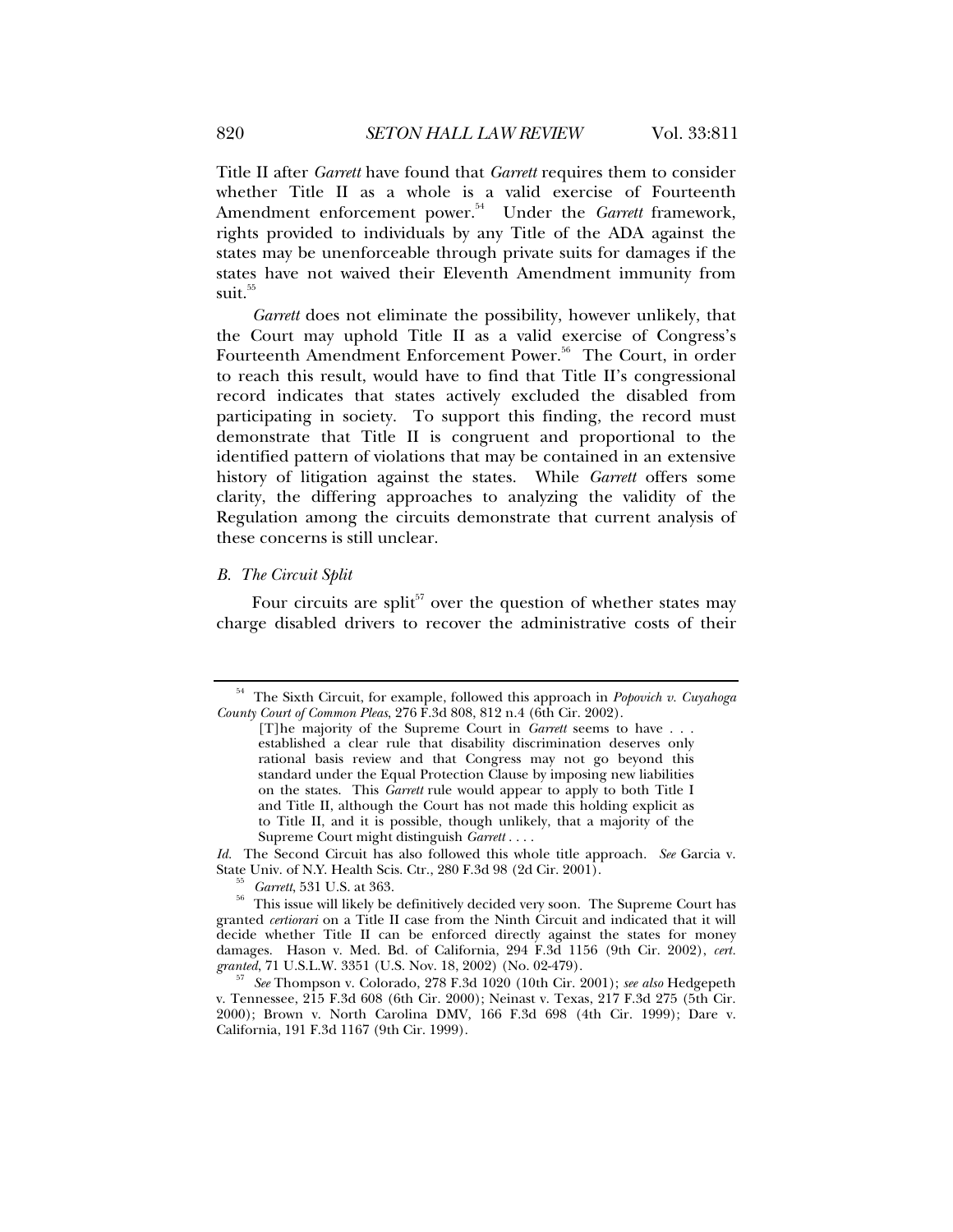disabled parking programs.<sup>58</sup> The Regulation prohibits the states from placing:

a surcharge on a particular individual with a disability or any group of individuals with disabilities to cover the costs of such measures, such as the provision of auxiliary aids or program accessibility, that are required to provide that individual or group with the non-discriminatory treatment required by the Act or this part.<sup>59</sup>

States charge these fees for parking placards and/or special license plates, which are required to park in disabled-designated parking areas.<sup>60</sup> The divided circuits approach the issue in three different ways.

The Ninth Circuit is the only circuit to hold that a private suit seeking money damages against a state is a valid method to enforce the Regulation. $61$  The court held that because Title II is a valid exercise of Congress's Fourteenth Amendment enforcement power when considered as a whole, the Regulation is also valid and directly enforceable against the states. $62$  The Fourth Circuit found that the Regulation, considered alone, exceeds congressional Fourteenth Amendment enforcement power.<sup>63</sup> The Fifth Circuit followed the Fourth Circuit in dismissing litigation against the state of Texas. $64$ Most recently, the Tenth Circuit agreed with the Ninth Circuit that Title II should be considered as a whole.<sup>65</sup> Unlike the Ninth Circuit, however, the Tenth Circuit found Title II of the ADA invalid as an exercise of Fourteenth Amendment enforcement power.<sup>66</sup>

Thus, the circuits are split over whether the Regulation is a valid exercise of Fourteenth Amendment enforcement power if Title II as a whole is a valid exercise of Fourteenth Amendment enforcement power, and whether the Regulation must be an independently valid exercise of congressional power to provide a right that is directly enforceable against the states. A review of the rationales employed by these circuits illustrates the approaches and provides the groundwork for a more thorough discussion of these issues.

- 
- <sup>60</sup> *See supra* note 4.<br><sup>62</sup> *Id.* at 1175.<br><sup>63</sup> *Brown*, 166 F.3d at 698.<br><sup>64</sup> *Neinast*, 217 F.3d at 275.<br><sup>65</sup> *Thompson*, 278 F.3d at 1020.<br><sup>66</sup> *Id.* at 1031.
- 

<sup>58</sup> *See infra* PART I.B. 59 28 C.F.R. § 35.130(f) (2001).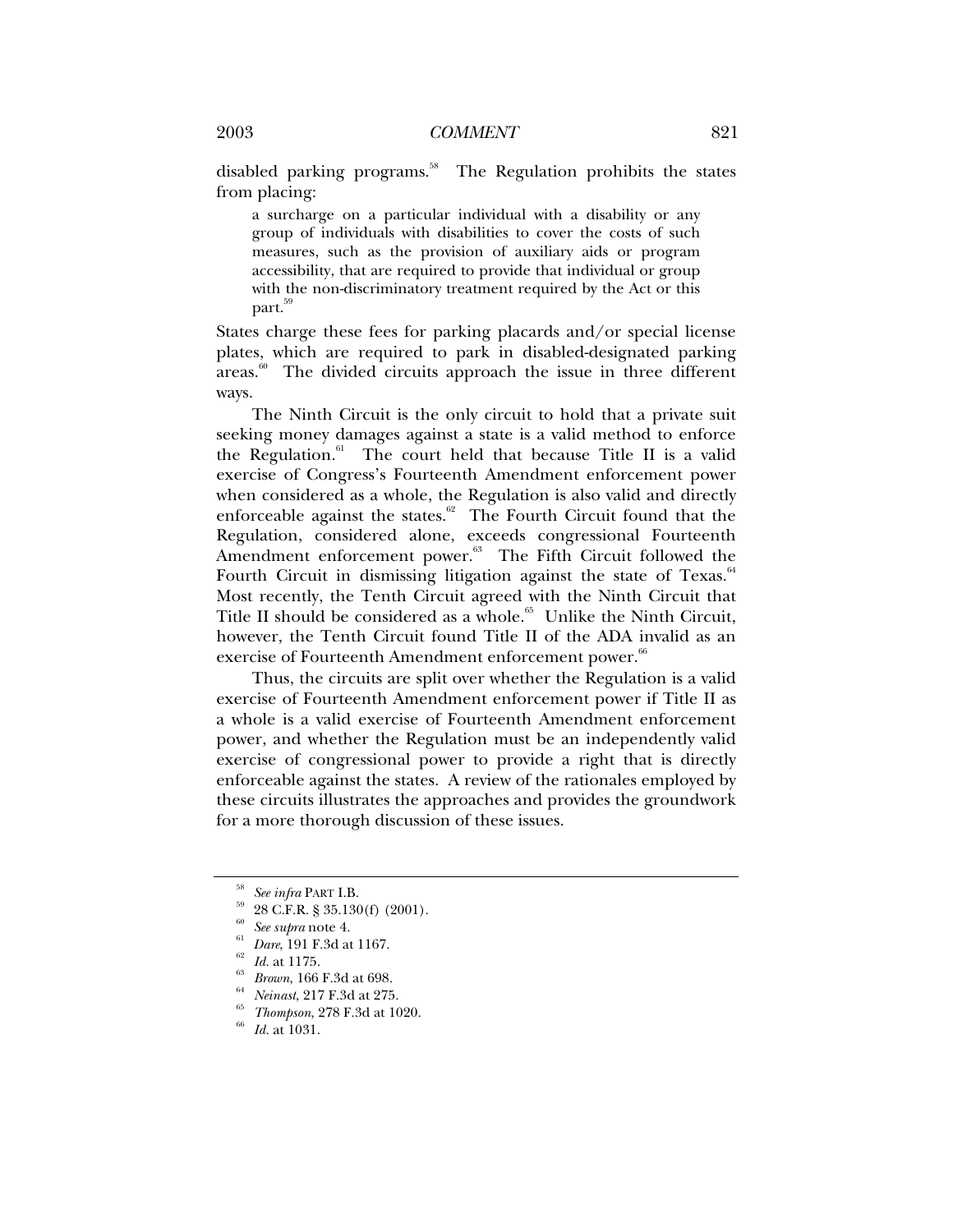### 1. *Dare v. California*<sup>67</sup>

In 1999, the Ninth Circuit held that Title II's prohibition on charging the disabled to participate in ADA programs could be enforced through private suits for damages because Title II of the ADA was a valid exercise of congressional power that properly abrogated state immunity. $68$  The Court found that even though the DOJ—acting under congressionally delegated authority—enacted the Regulation, it must be treated as though Congress enacted it, because the Supreme Court's holding in *Olmstead v. ex rel Zimring*<sup>69</sup> requires courts to treat federal agencies as they would Congress.<sup>70</sup> Under this rationale, Title II regulations promulgated by the DOJ are directly enforceable against the states because Congress enacted the regulations through its delegated agent, the  $DOI<sup>71</sup>$  As long as the DOJ's regulations are generally consistent with the purposes of the ADA, courts need not consider whether a regulation is valid.<sup>72</sup> As long as the Title that a regulation is enacted under is valid, the regulation will also be valid.<sup>73</sup>

The Ninth Circuit's analysis, because it did not have the benefit of the Supreme Court's *Garrett* holding, focused on the "congruence and proportionality" requirements articulated in *City of Boerne v. Flores*. 74 Under this test, Congress properly abrogates state immunity when it enacts legislation that uses means congruent to the scope of a well-identified pattern of unconstitutional activity.<sup>75</sup> The legislation must also be proportional in that it cannot do much more than is necessary to prevent the identified unconstitutional behavior from

 $^{67}_{68}$  191 F.3d 1167 (9th Cir. 1999).<br> $^{68}_{68}$  Id. at 1175.

 $^{69}$  527 U.S. 581 (1999).

 $70$  Courts must sometimes defer to the determinations of federal agencies the same way courts would defer to Congress.

As the Supreme Court stated in *Olmstead*: [b]ecause the Department [of Justice] is the agency directed by Congress to issue regulations implementing Title II, its views warrant respect. We need not inquire whether the degree of deference described in *Chevron U.S.A. Inc. v. Natural Resources Defense Council, Inc.*, is in order; "it is enough to observe that the well-reasoned views of the agencies implementing a statute 'constitute a body of experience and informed judgment to which courts and litigants may properly resort for guidance."

<sup>191</sup> F.3d at 1176 n.7 (quoting Bragdon v. Abbott, 524 U.S. 624 (1998)). 71 *Id.*

 $rac{72}{73}$  *Id.* 

 $rac{73}{74}$  *Id.* 

<sup>&</sup>lt;sup>14</sup> *Dare*, 191 F.3d at 1174 (discussing the congruence and proportionality requirements set forth in *Boerne*).

City of Boerne v. Flores, 521 U.S. 507, 530 (1997).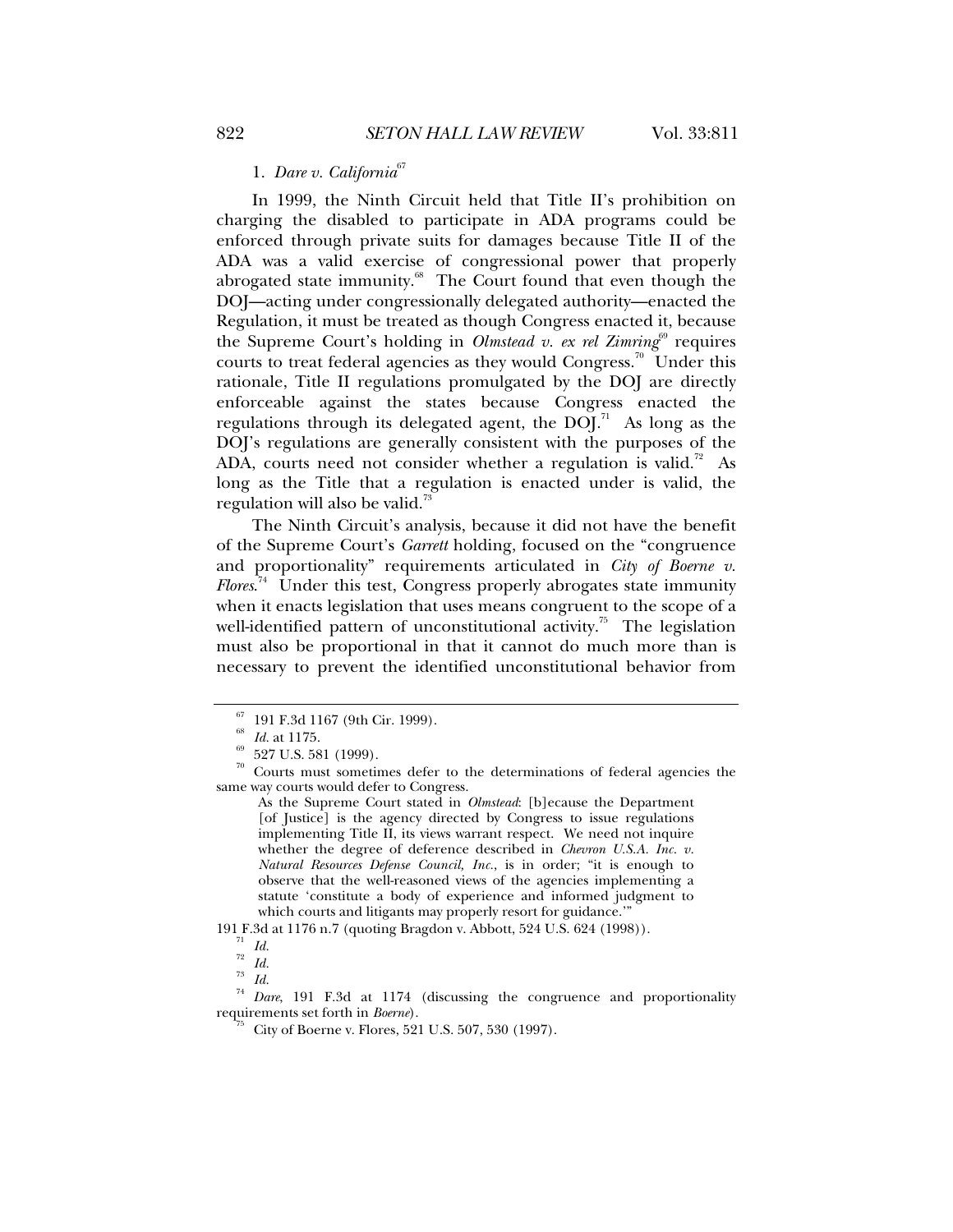occurring in the future.76

The Ninth Circuit found that Title II satisfies *Boerne*'s congruence requirement because Congress made "specific factual findings of arbitrary and invidious discrimination against the disabled" and enacted the ADA in response to those findings.<sup>77</sup> The court found that Congress's Title II factual findings and remedies should be given deference.<sup>78</sup> The Ninth Circuit further noted that the Supreme Court previously found that "unjustified isolation . . . is properly regarded as discrimination based on disability."<sup>79</sup> The court determined Title II also satisfies *Boerne*'s proportionality requirement because "Congress's findings were sufficiently extensive and related to the ADA's provisions that [Title II] can be understood as responsive to or designed to prevent unconstitutional behavior.<sup>"80</sup> In sum, *Dare* prohibits all states within the Ninth Circuit from charging disabled drivers for participating in disabled parking programs.<sup>81</sup>

### 2. *Brown v. North Carolina DMV*<sup>82</sup>

The Fourth Circuit also utilized a *Boerne* "congruence and proportionality" analysis to address the validity of the Regulation.<sup>83</sup> The circuit, considering the regulation alone, found the Regulation an invalid exercise of Fourteenth Amendment enforcement power.<sup>84</sup> Consequently, the court found that the Regulation does not provide private individuals with Fourteenth Amendment actions against the states.<sup>85</sup> The United States, as an intervenor, encouraged the court to consider the constitutionality of Title II as a whole, rather than the Regulation standing alone. $86$  The court refused the government's proposed analysis, finding such a consideration would force the court to "ratify unnecessarily the constitutionality of every provision in the title."<sup>87</sup> To support its position, the court noted that courts have long sought to adjudge only unavoidable questions of constitutionality.<sup>88</sup>

- *Id.* at 1175 (quoting *Olmstead*, 527 U.S. at 595).<br> *Id.* (internal quotations and citation omitted).<br> *See supra* note 4.<br>
166 F.3d 698 (4th Cir. 1999).
- 
- 
- 
- <sup>83</sup> *Id.* at 705. 84 *Id.* at 707-08. 85 *Id.*
- 
- <sup>86</sup> *Id.* at 703. 87 *Id.*

<sup>76</sup> *Id.* at 532. 77 *Dare*, 191 F.3d at 1174. 78 *Id.*

<sup>88 &</sup>quot;If there is one doctrine more deeply rooted than any other in the process of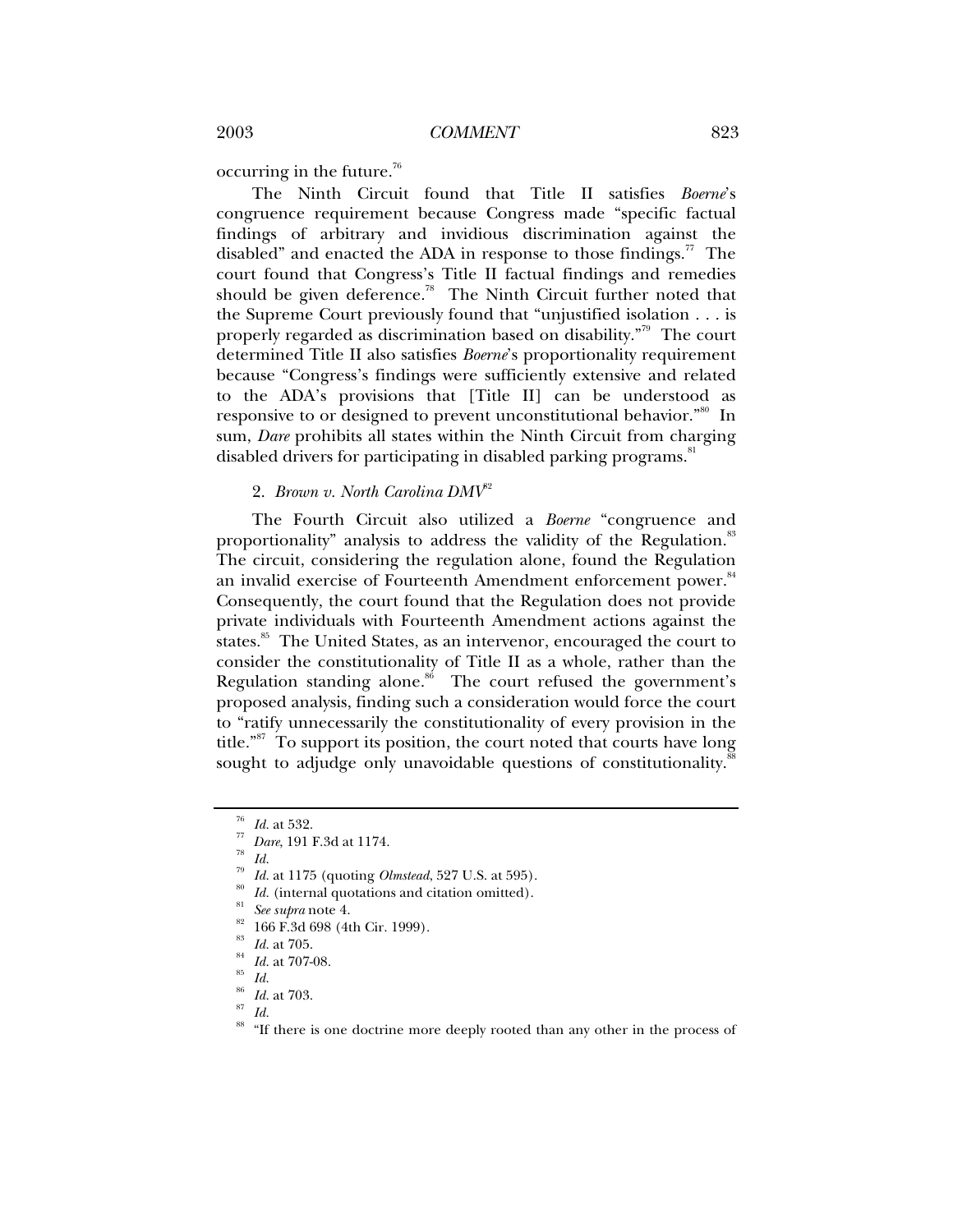The Fourth Circuit also determined that the broad method of analysis would allow unconstitutional regulations to hide behind constitutional statutes.<sup>89</sup> The court postulated that this would allow unconstitutional regulations to be enforced against the states, a problem of particular importance in light of federalism and sovereign immunity concerns.<sup>90</sup>

The Fourth Circuit's *Boerne* analysis included a discussion of the legislative record of the ADA that concluded the type of activity identified by Congress, while surely discriminatory, did not constitute *unconstitutional* discrimination by the states.<sup>91</sup> More importantly, the court found that the Regulation's prohibition on charging disabled drivers could only be sustained if "many of those surcharges 'have a significant likelihood of being unconstitutional."<sup>92</sup> The court looked to *City of Cleburne v. Cleburne Living Center*<sup>93</sup> as the benchmark for disabled individuals Fourteenth Amendment rights, and applied rational basis scrutiny to the fees. $94$  In so doing, the court quickly determined the fees were rationally based to recover the cost of programs designed to help the disabled,<sup>95</sup> and because the fees were rational, the disabled did not have a Fourteenth Amendment right to be protected from them.<sup>96</sup> The court emphasized that, in its view, the Regulation went well beyond prophylactic action and instead attempted to do something that *Cleburne* prohibits: establish the

constitutional adjudication, it is that we ought not to pass on questions of constitutionality . . . unless such adjudication is unavoidable." *Brown*, 166 F.3d at 704 (quoting Spector Motor Serv., Inc. v. McLaughlin, 323 U.S. 101, 104 (1944)).  $\frac{89}{100}$  The court seemed particularly concerned that this approach would upset the

balance of federalism in favor of the national government.

Looking broadly at an entire title would leave underprotected these important state interests in immunity. Ratifying an entire title and finding abrogation without examining the actual, specific legal basis for suit could subject a state to suit in federal court pursuant to an unconstitutional provision buried in the midst of an otherwise constitutional statutory scheme. Such a jurisprudence—one leading to sweeping validations of abrogation—would be completely discordant with the doctrine of dual sovereignty.

*Id.* <sup>90</sup> *Id. Id. Id.* at 707.

<sup>&</sup>lt;sup>92</sup> Id. (quoting *Boerne*, 521 U.S. at 532).<br><sup>93</sup> 473 U.S. 432 (1985) (holding that classifications of individuals with mental retardation are quasi-suspect and subject to rational review).

 $4<sup>4</sup>$  A state violates the Equal Protection rights of the disabled when its actions towards the disabled are not rationally related to a legitimate governmental purpose. *See supra* PART I.A. 95 *Brown*, 166 F.3d at 707. 96 *Id.*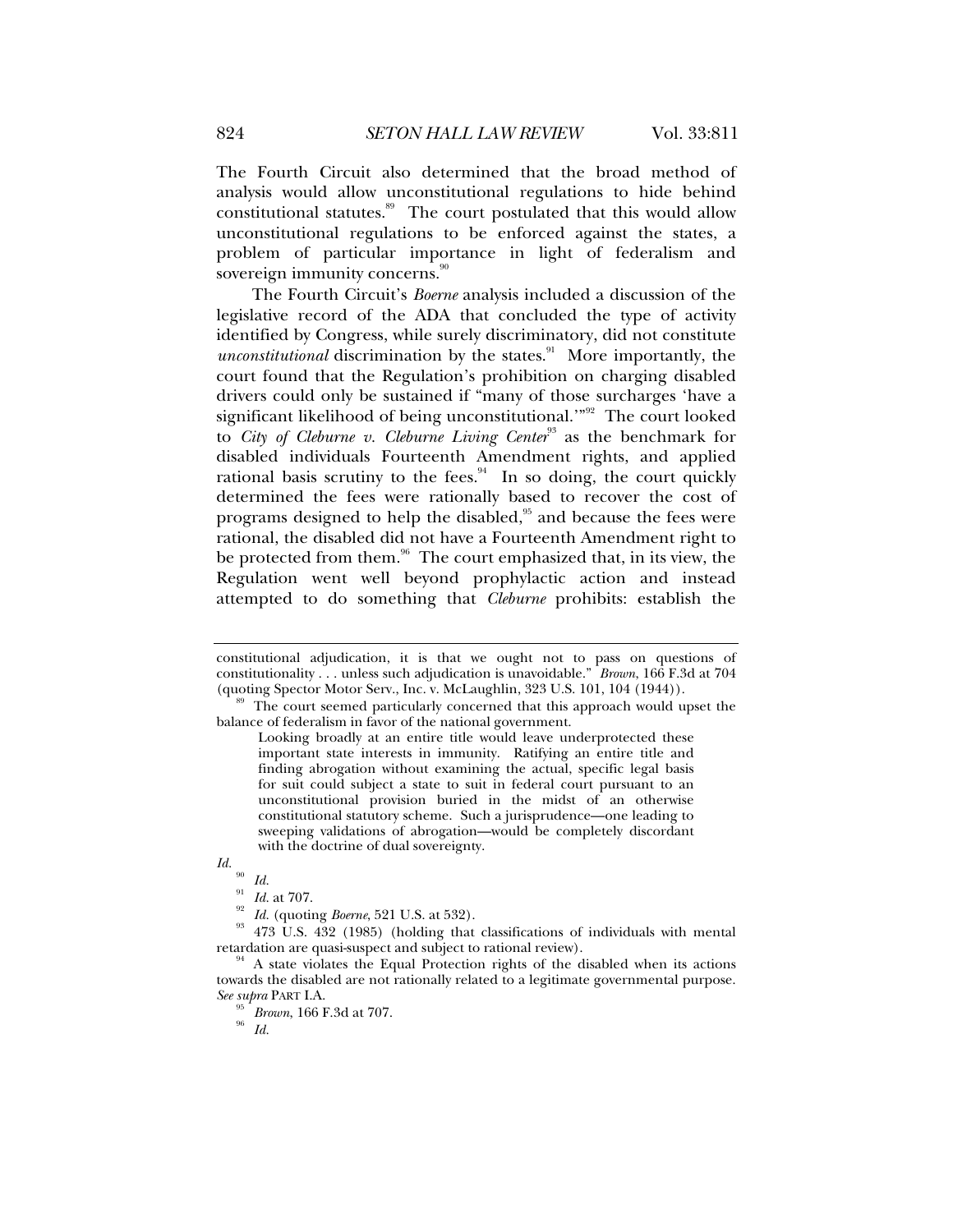disabled as a "suspect or quasi-suspect equal protection classification."97

The close of the court's opinion, emphasizing the amount of the yearly one dollar per driver fee, illustrates the court's satisfaction that the fee was related to a legitimate governmental purpose and therefore survived rational basis review.<sup>38</sup> Affirming the plaintiff's lack of standing to sue, the Fourth Circuit expressly noted that its opinion in no way adjudged the Regulation's constitutionality as an exercise of Congress's power under the Commerce Clause.<sup>99</sup>

### 3. *Neinast v. Texas*<sup>100</sup>

The Fifth Circuit's analysis is similar to that of the Fourth Circuit. Moreover, its conclusion is the same—the Regulation is *not* a valid exercise of Fourteenth Amendment enforcement power.<sup>101</sup> Like the Fourth Circuit, the Fifth considered *Boerne* of central import.<sup>102</sup> Unlike the Fourth, however, the Fifth Circuit combined *Boerne* with a *Chevron*<sup>103</sup> analysis to determine the degree of deference, if any, it had to give the DOJ. $^{104}$ 

The court found, even under *Chevron*,<sup>105</sup> that it was not required to give the DOJ any deference regarding the Regulation because the Regulation went beyond Congress's Fourteenth Amendment enforcement power<sup>106</sup> by attempting to create rights to protect against constitutional, rather than unconstitutional, discrimination.<sup>107</sup> The court implied that although Title II's access requirements might be constitutionally permissible, anything beyond requiring the states to provide access, such as a prohibition on rational discrimination against the disabled, was beyond Congress's power under the Fourteenth Amendment.<sup>108</sup>

<sup>&</sup>lt;sup>97</sup> *Id.* at 707-08.<br><sup>98</sup> "To cover the cost of the placards, North Carolina introduced the most modest of all possible fees—one dollar a year." *Id.* at 708.

<sup>&</sup>lt;sup>99</sup> *Id.* at 708 n.1.<br>
<sup>100</sup> 217 F.3d 275 (5th Cir. 2000).<br>
<sup>101</sup> *Id.*<br>
<sup>102</sup> *Id.* at 282.<br>
<sup>103</sup> 467 U.S. 837 (1984). For a discussion of *Chevron*, see *infra* PART IV.<br> *Neinast*, 217 F.3d at 281.<br>
<sup>105</sup> <sup>105</sup> See rules, cannot have greater power to regulate state conduct than does Congress."<br>Neinast, 217 F.3d at 281.

<sup>&</sup>lt;sup>107</sup> *Id.* at 282. 108 The regulation's scope goes further than simply requiring states to provide access to their facilities and programs; it bars the sharing of *any*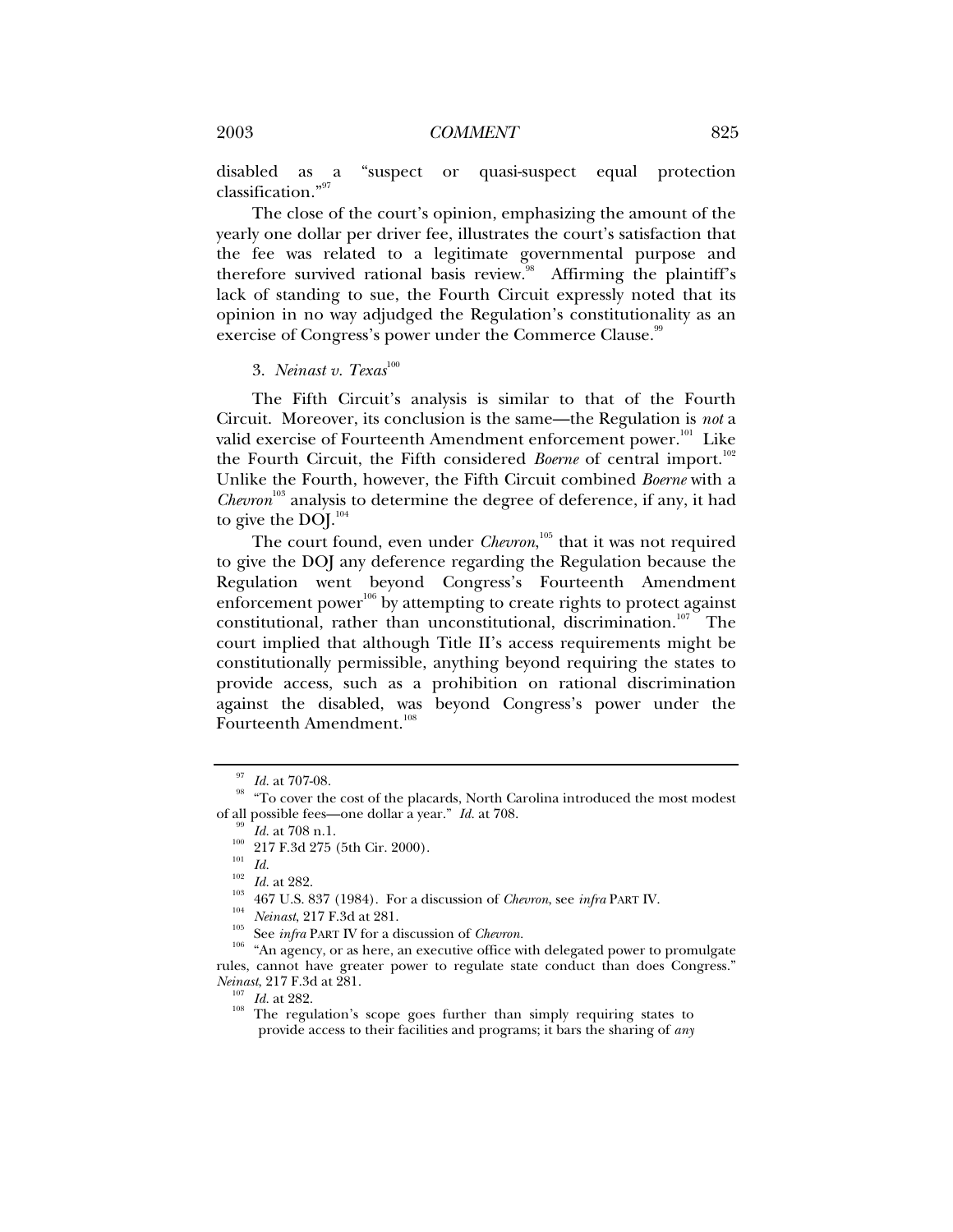# 4. *Thompson v. Colorado*<sup>109</sup>

*Thompson*, a Tenth Circuit decision issued in 2001, illustrates the potential impact of Garrett.<sup>110</sup> The plaintiffs in *Thompson*, disabled drivers suing the state to prevent it from charging fees to participate in the state's disabled parking program, were in an identical position to those in earlier cases.<sup>111</sup> Although the court's method of analysis resembles that of the *Dare* court, the *Thompson* court held, the opposite of *Dare*, that Title II exceeded Congress's Fourteenth Amendment enforcement power to enact.<sup>112</sup>

Both parties in *Dare* moved for summary judgment at the district court level.<sup>113</sup> The district court granted the plaintiff's motion for summary judgment and denied Colorado's motion, holding that Title II was a valid abrogation of state immunity.<sup>114</sup> The Tenth Circuit, attempting to determine whether the Eleventh Amendment barred the plaintiff's suit, focused its review on whether Title II was, in fact, a valid exercise of Congress's Fourteenth Amendment enforcement power.<sup>115</sup>

The Tenth Circuit's holding is broad: none of Title II validly abrogates states' Eleventh Amendment immunity because Congress did not identify a historical pattern of unconstitutional state

*Id.* (emphasis in original).

- 109 278 F.3d 1020 (10th Cir. 2001).<br>
110 *Id.*<br>
111 *Id.* at 1022.<br>
<sup>113</sup> *Id.* at 1022.<br>
<sup>114</sup> *Id.*<br>
<sup>115</sup> *Id.* 115 *Thompson*, 278 F.3d at 1028-29.
- 

costs of such measures, a highly intrusive limit on the core state power to choose revenue sources. There is no plausible claim that banning any fees by the state corrects past discrimination against individuals with disabilities regarding access or that it seeks prophylactically to prevent the state from intentionally discouraging them from enjoying access. A requirement as to who bears minimal costs of accommodation relates back not to the relevant constitutional harm, but only to other prophylactic steps. We thus distinguish this situation from Congress'ss ban through the Voting Rights Act on literacy tests, whose use had been shown to be an effort to discriminate. (citing *Boerne*, 521 U.S. at 524-26.; South Carolina v. Katzenbach, 383 U.S. 301 (1996)). This degree of separation leaves the regulation unanchored to a constitutional purpose. It is an impermissible form of regulatory creep. The regulation bears such an attenuated relationship to the remedial goal that it cannot be understood as a remedial or prophylactic response to unconstitutional behavior. We hold that 28 C.F.R. § 35.130(f) exceeds the scope of Congress's power to abrogate the states' immunity under § 5 of the Fourteenth Amendment.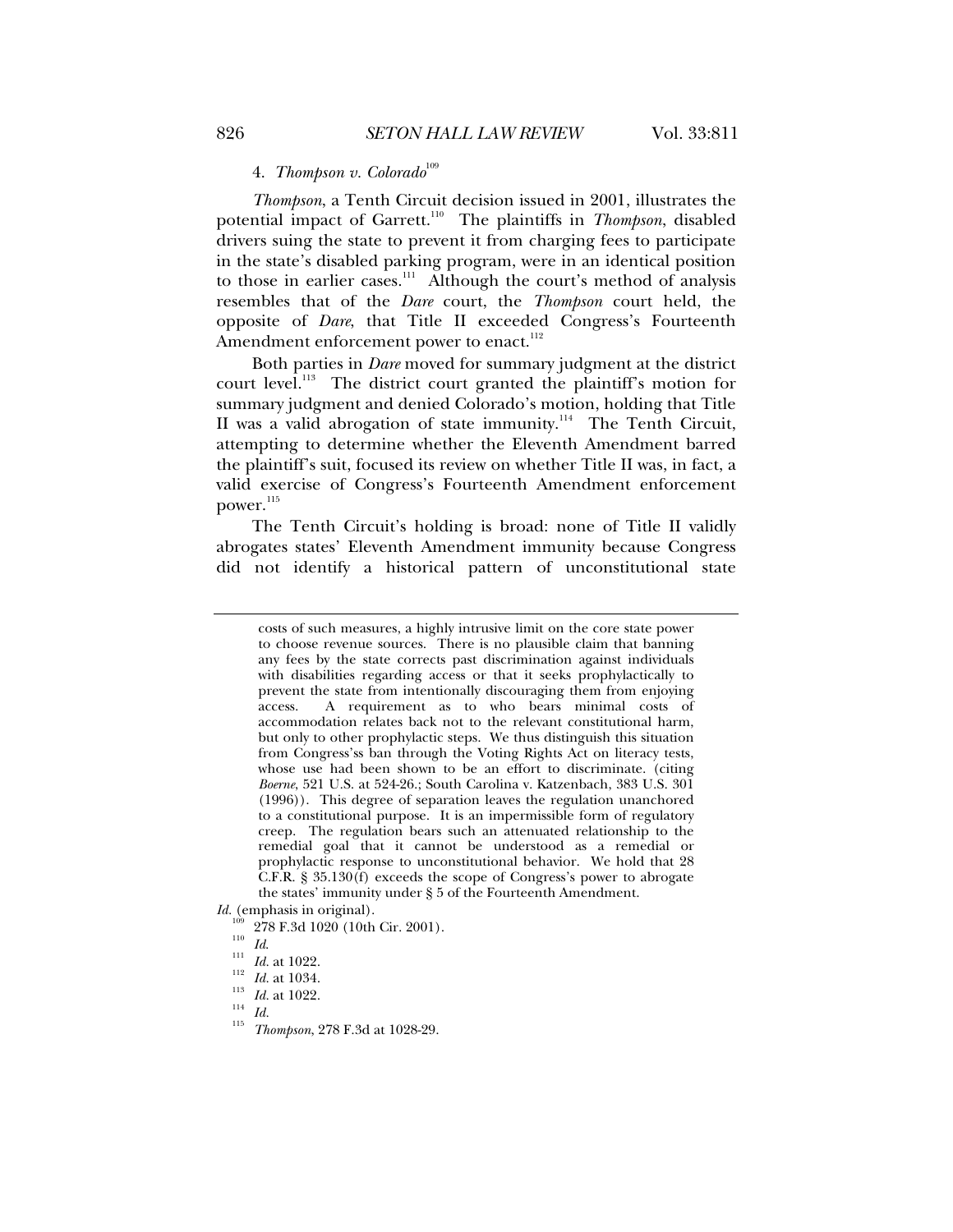discrimination against the disabled involving state "services, programs, and activities" when it enacted the  $A\ddot{D}A$ <sup>116</sup>. The court's rationale rested on its interpretation of the *Garrett* decision, beginning with the premise that each title of the ADA should be considered independently to determine if it is a valid exercise of Congress's Fourteenth Amendment enforcement power.<sup>117</sup> The Tenth Circuit found that, because of the doctrinal refinement in *Garrett*, it faced an issue of first impression as to the validity of Title  $II.$ <sup>118</sup>

The court's second step followed *Garrett* by attempting to "identify with some precision the scope of the constitutional right at issue."<sup>119</sup> The court found that the accommodation requirements of Title II went beyond the general requirements of the Equal Protection Clause.<sup>120</sup> Instead, the court noted that the states are subject to three general Fourteenth Amendment principles governing the rights of the disabled.<sup>121</sup> First, facial distinctions between the non-disabled and the disabled must be rationally related to a legitimate state interest.<sup>122</sup> Second, invidious state action against the disabled is always unconstitutional.<sup>123</sup> Finally, in "certain limited circumstances such as those involving voting rights and prison conditions, states are required to make at least some accommodations for the disabled."<sup>124</sup> Using these principles, the court determined that Congress improperly invoked the Fourteenth Amendment when it enacted Title II of the ADA because the Fourteenth Amendment cannot be used to create affirmative obligations on the states that are intended to benefit disabled individuals.<sup>125</sup>

<sup>&</sup>lt;sup>116</sup> *Id.* at 1034.<br><sup>117</sup> *Id.* at 1027.<br><sup>118</sup> *Id.* at 1030 (quoting *Garrett*, 531 U.S. at 365).<br><sup>120</sup> The court goes further than this, suggesting that the Equal Protection Clause may not support *any* of the ADA.

While the basic premise of the Equal Protection Clause is that similarly situated citizens should be treated alike, the mandate of the ADA is that those who are not similarly situated should be treated differently. The Equal Protection Clause does not generally require accommodations on behalf of the disabled by the states.

*Id.* at 1031.

<sup>121</sup> *Thompson*, 278 F.3d at 1032. 122 *Id.* <sup>123</sup> *Id.* <sup>124</sup> *Id.* <sup>125</sup> *Id.* at 1031.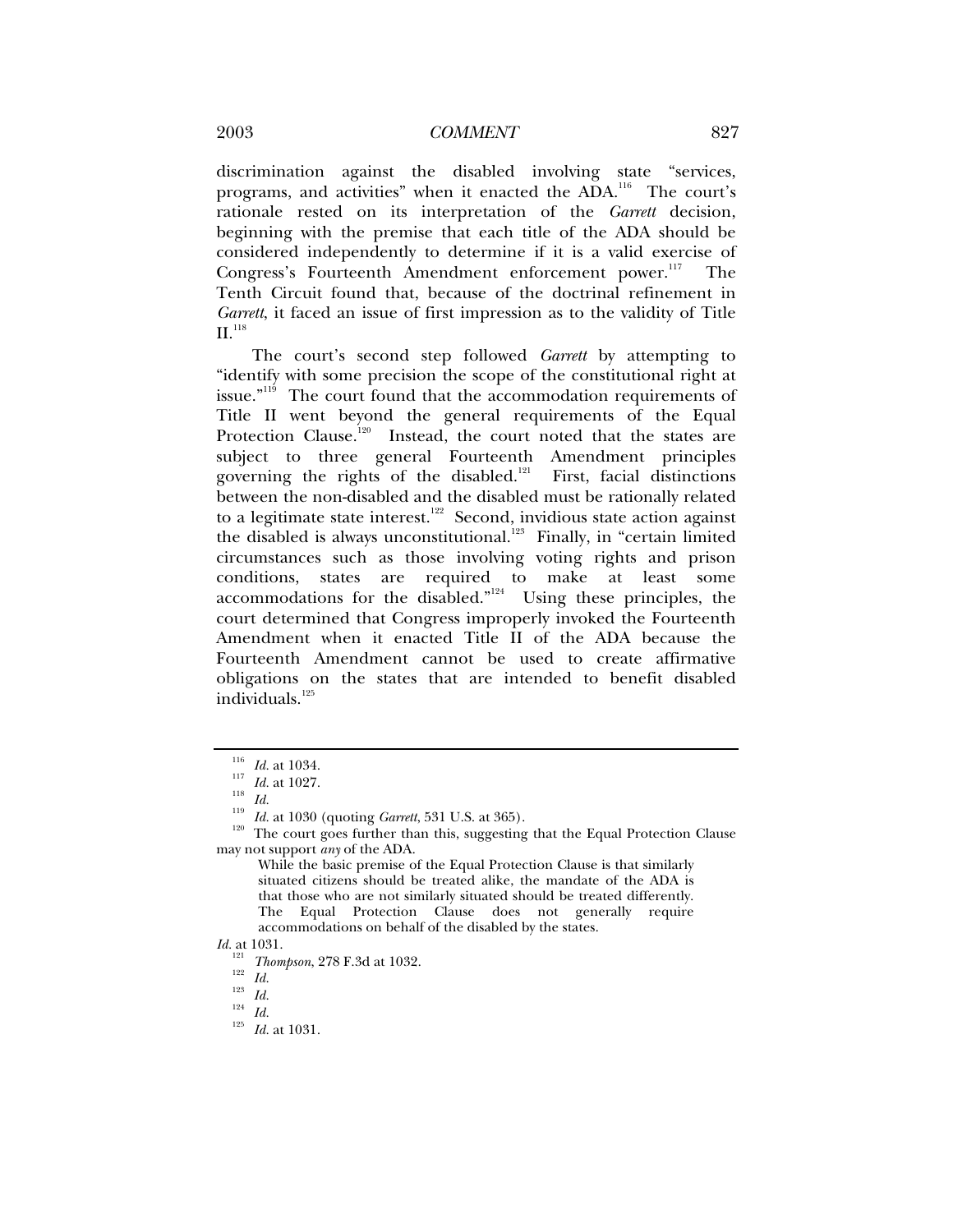The Tenth Circuit provided an additional rationale for finding that the Fourteenth Amendment does not provide Congress with the power to enact the ADA.<sup>126</sup> Here the court again turned to *Garrett*, considering whether or not Congress sufficiently established a legislative record of state violation of the rights of the disabled.<sup>127</sup> While the court noted that the vast majority of the legislative record supporting Title II involved the public entities refusing to ensure that disabled individuals had access to "programs, services and activities," it found that these examples predominantly involved "local officials and not the states."<sup>128</sup> The court suggested that the preponderance of positive state legislation for the disabled effectively prevents Congress from establishing a sufficient record to justify Title II by largely eliminating state discrimination against the disabled.<sup>129</sup>

# *C. Future Analysis of Title II: What Courts Should do When Considering Title II as an Exercise of Fourteenth Amendment Enforcement Power*

All fifty states have passed legislation protecting disabled citizens.130 A number of these state laws do not protect the disabled as comprehensively as the ADA.<sup>131</sup> Indeed, the circuit split over disabled parking placard fees offers a clear example of state legislation that does not reach as far as the ADA in protecting the rights of the disabled.<sup>132</sup> Yet, state laws may provide minimal protection that is

*Garrett*, 531 U.S. at 368 n.5. With respect to employment laws, the Court is certainly correct. All fifty states have passed disabled employment legislation. *See* Stevens v.

 $131$  If all states enacted schemes as comprehensive as the ADA, the thirty-one states that charge for disabled parking placards would be barred from enacting the fee schemes discussed in this Comment by their own laws. 132 *See supra* PART I.B.

<sup>126</sup> *Id.* at 1034.<br>
1<sup>227</sup> *Thompson*, 278 F.3d at 1034.<br>
<sup>128</sup> *Id.* at 1033.<br> *Id.* at 1033 n.8.<br>
In *Garrett*, the majority noted that state action may have effectively limited the need for federal intervention.

It is worth noting that by the time that Congress enacted the ADA in 1990, every State in the Union had enacted such measures. At least one Member of Congress remarked that "this is probably one of the few times where the States are so far out in front of the Federal Government, it's not funny." Hearing on Discrimination Against Cancer Victims and the Handicapped before the Subcommittee on Employment Opportunities of the House Committee on Education and Labor, 100th Cong., 1st Sess., 5 (1987). A number of these provisions, however, did not go as far as the ADA did in requiring accommodation.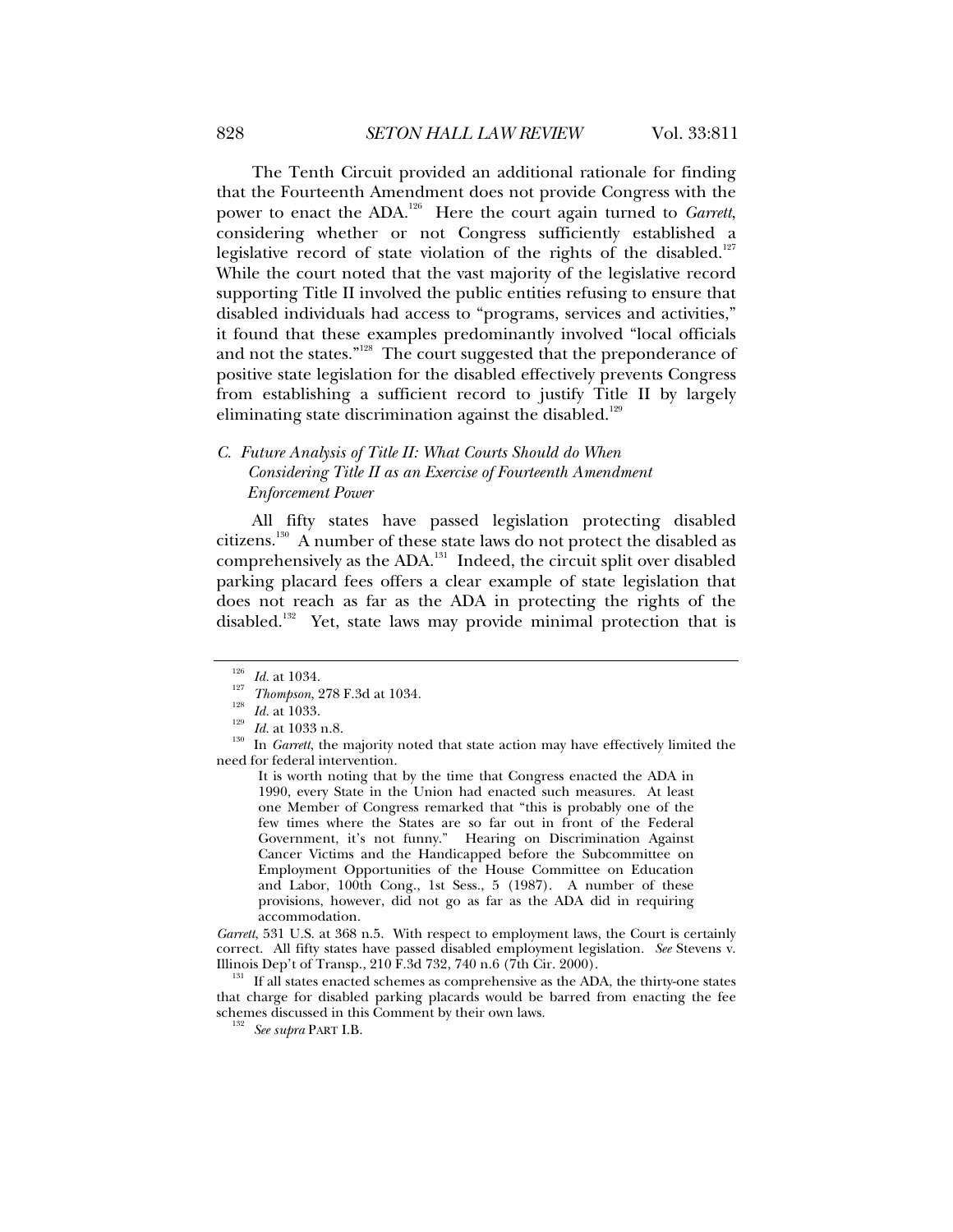### 2003 *COMMENT* 829

sufficient to keep Congress from ever developing the kind of record that would be adequate to support the affirmative obligations of the Regulation and Title II. While this is discouraging for ADA plaintiffs seeking money damages, the Supreme Court has not determined that the record of Title II is deficient, it has only indicated that the record of Title I was insufficient for a valid exercise of Fourteenth Amendment enforcement power and that the record of the Voting Rights Act was sufficient.<sup>133</sup> Courts considering Title II's validity will therefore have to consider whether the congressional record supporting Title II is adequate to meet the concerns the Court outlined in *Garrett*.<sup>134</sup> This will require courts to consider whether Title II's record is like Title I's, and therefore deficient, or enough like the Voting Rights Act's to be a valid exercise of Fourteenth Amendment power.

### II. TITLE II IS A VALID EXERCISE OF CONGRESS'S COMMERCE CLAUSE POWER

Plaintiffs may lose their ability to sue the states directly for money damages for violating the Regulation if the Court finds Title II is an invalid exercise of Fourteenth Amendment enforcement power. Nonetheless, if Title II is a valid exercise of constitutional authority other than that stemming from the Fourteenth Amendment—then plaintiffs should still be able to obtain injunctive relief and attorney's fees135 by suing state officials under *Ex Parte Young*. 136 To support the ADA Congress invoked not only its Fourteenth Amendment enforcement power, but also its Commerce Clause power.<sup>137</sup>

No court has yet determined whether the Commerce Clause provides an adequate source of power to support the Regulation. The attractiveness of the ADA's direct suit provision and its

<sup>&</sup>lt;sup>133</sup> See supra note 48.<br><sup>134</sup> See supra PART I.B.<br><sup>135</sup> Like other civil rights statutes, the ADA provides that successful ADA plaintiffs are entitled to attorney's fees. 42 U.S.C. § 12205 (2002). 136 209 U.S. 123 (1908).

Our holding here that Congress did not validly abrogate the States' sovereign immunity from suit by private individuals for money damages under Title I does not mean that persons with disabilities have no federal recourse against discrimination. Title I of the ADA still prescribes standards applicable to the States. Those standards can be enforced by the United States in actions for money damages, as well as by private individuals in actions for injunctive relief under *Ex parte Young*.

*Garrett*, 531 U.S. at 374 n.9.<br><sup>137</sup> 42 U.S.C. § 12101 (b)(4) (2002).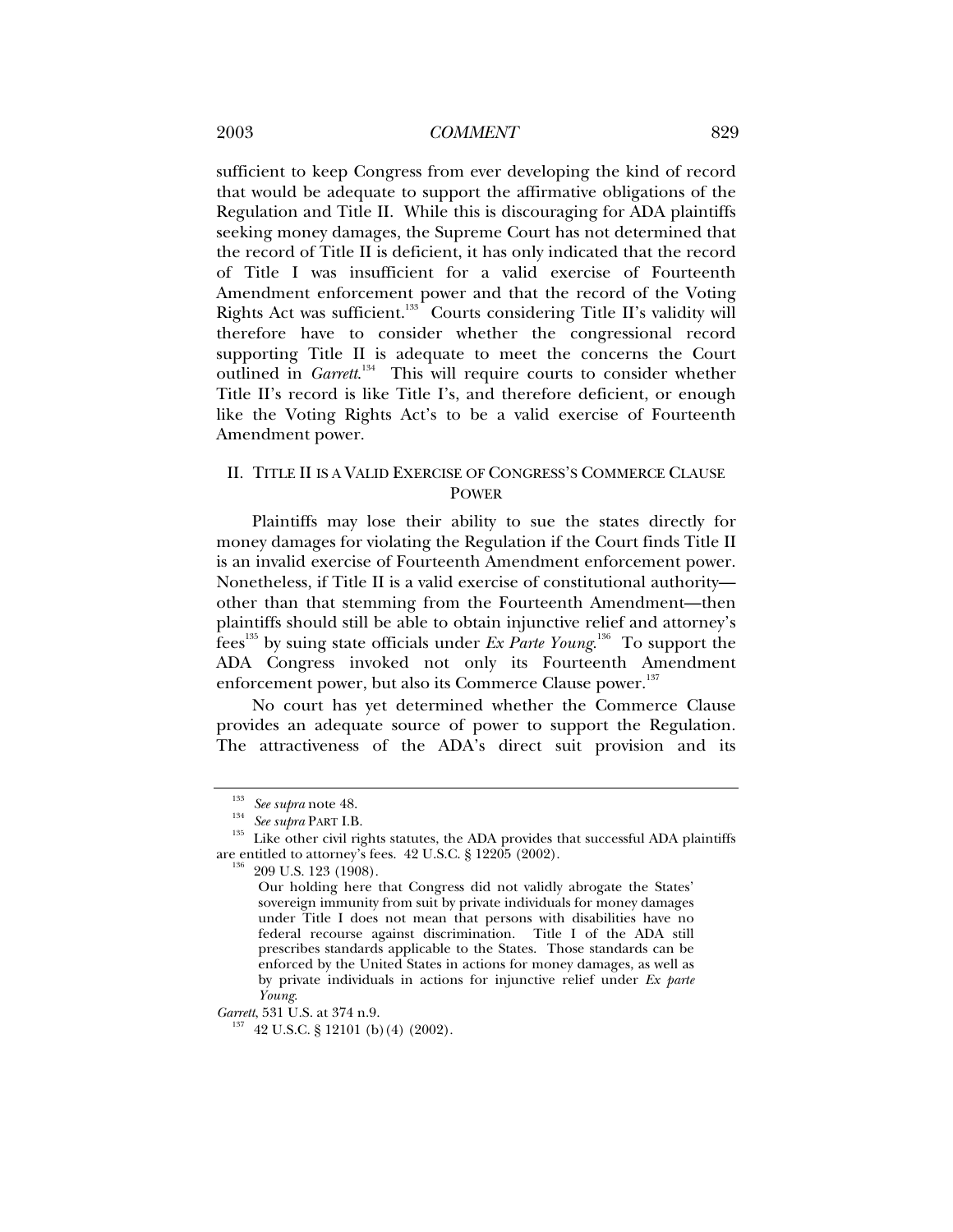corresponding damages remedy is likely a factor that deters plaintiffs from suing under *Ex Parte Young.*<sup>138</sup> Decisions invalidating the Regulation as an exercise of Fourteenth Amendment enforcement power seem to have surprised many plaintiffs.<sup>139</sup> It is likely that plaintiffs litigating the parking issue would have included *Ex Parte Young* claims had they foreseen these holdings.<sup>140</sup> Some courts have resisted determining the ADA's constitutionality under the Commerce Clause because they found the ADA, as a whole, was a valid exercise of Fourteenth Amendment enforcement power.<sup>141</sup> Given the number of circuits finding the Regulation and/or Title II unconstitutional as an exercise of Fourteenth Amendment enforcement power, it is probable that future Title II litigation brought against state officials will focus on the Title's validity under the Commerce Clause. Thus, a review of the Commerce Clause is in order.

### *A. What Congress can Regulate under the Commerce Power: United States v. Lopez*<sup> $142$ </sup>  $\mathcal{C}$  United States v. Morrison<sup>143</sup>

For most of the twentieth century, the Commerce Clause served as a congressional catchall, affording Congress nearly limitless power to enact new laws.<sup>144</sup> This interpretation of the Commerce Clause was

If [a] federal statute proves to be beyond Congress's power to enforce the Fourteenth Amendment—a prospect *Flores* makes more than speculative—then the remedies available in the federal forum shrink before the Eleventh Amendment bar. Monetary damages are precluded by the Eleventh Amendment and prospective injunctive relief against state officials, as permitted by Ex parte Young, is all that remains.

Joanne C. Brant, *The Ascent of Sovereign Immunity*, 83 IOWA L. REV. 767, 803 (1998). 139 The plaintiffs in *Thompson* attempted to add an *Ex Parte Young* claim at the circuit level, anticipating the Court's decision after *Garrett.* The circuit court,

however, denied the plantstone of the plantstone plants request. *The Id.* 141 See Brown, 166 F.3d at 708 n.1. "We need not decide whether Congress properly invoked its Commerce Clause power in enacting the ADA, for we have already held that the ADA is a valid exercise of congressional power under section 5 of the Fourteenth Amendment." Botosan v. Paul McNally Realty, 216 F.3d 827, 835- 36 (9th Cir. 2000); *see also* Amos v. Maryland Dep't of Pub. Safety & Corr. Servs., 178

F.3d 212, 223 (4th Cir. 1999). 142 514 U.S. 549 (1995). 143 529 U.S. 598 (2000). 144 *Lopez* is recognized as a severe step in the Court's Commerce Clause doctrine. "In *United States v. Lopez*, the Court held for the first time in recent years that the commerce power is not absolutely plenary and that some things are beyond Congress's reach under the commerce power." Martha A. Field, *The Seminole Case, Federalism, and the Indian Commerce Clause*, 29 ARIZ. ST. L. REV. 3, 12 (1997).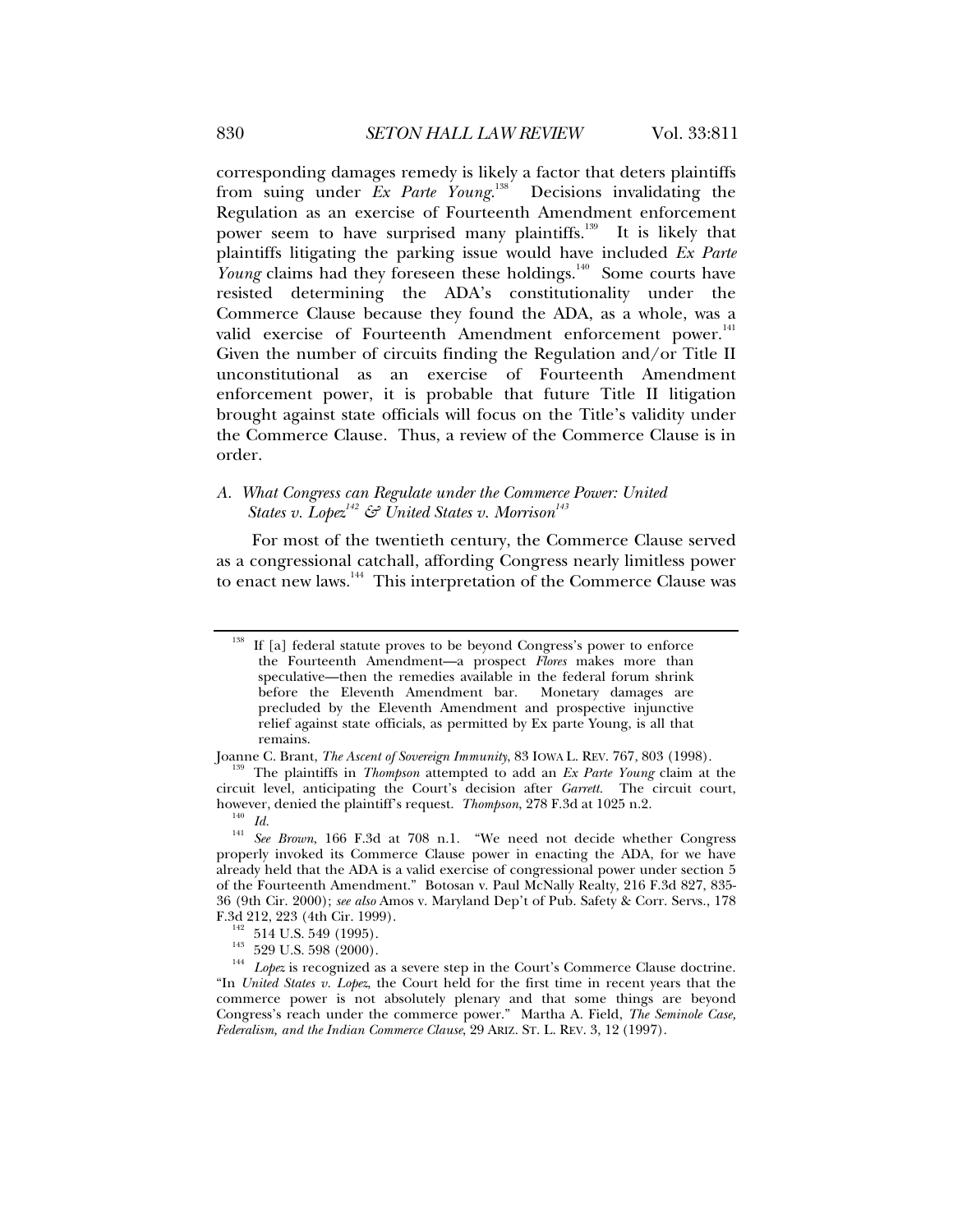dramatically altered by the Supreme Court's decision in *Lopez*. 145 To determine if the Regulation and/or Title II may survive as a valid exercise of Congress's Commerce Power, three pivotal cases—*Lopez*, *Morrison*, and *Condon—*must be analyzed in turn.

### 1. *Lopez*: the Commerce Framework Redefined

In *Lopez*, the Supreme Court held that the Gun Free School Zone  $Act^{146}$  ("GFSZA") was not a valid exercise of Congress's Commerce Power.<sup>147</sup> The Court, reviewing Commerce Clause doctrine, found that the doctrine allows Congress to regulate: channels of commerce; persons, things, and instrumentalities in interstate commerce; and intrastate activities that substantially affect interstate commerce.<sup>148</sup> *Lopez* embodies the Court's restatement of congressional power under the Commerce Clause, after a long period during which the Clause was treated as a plenary power subject only to internal constitutional limitations.<sup>149</sup>

The Court found that the possession of a gun in a school zone was neither a commercial activity nor one that was "connected in any way to interstate commerce."<sup>150</sup> The Court linked each of the three acceptable categories of commerce regulation to precedent to support its interpretation of Congress's Commerce Power.<sup>151</sup> The Court then developed the proposition that Congress had the power to regulate channels of interstate commerce<sup>152</sup> from *United States v*. *Darby*153 and *Heart of Atlanta Motel v. United States.*154 The Court further noted that Congress might regulate "instrumentalities of interstate commerce, or persons or things in interstate commerce, even though the threat may come only from intrastate activities."<sup>155</sup> To support

the Commerce Power).  $154$  379 U.S. 241 (1964) (upholding Title II of the Civil Rights Act of 1964 as a valid exercise of the Commerce Power). 155 *Lopez*, 514 U.S. at 558.

<sup>145</sup> *Id.* 146 18 U.S.C. § 922 (q) (2002). The act made it a crime "for any individual knowingly to possess a firearm at a place that the individual knows, or has reasonable cause to believe, is a school zone." 18 U.S.C.  $\S 922 (q)(1)(A) (2002)$ .

 $L_{147}$ <br>  $L_{148}$  Lopez, 514 U.S. 549.<br>
<sup>143</sup><br>
<sup>143</sup><br> *Lopez*, 514 U.S. 349.<br> *See supra* note 144.<br>
<sup>150</sup><br> *Lopez*, 514 U.S. at 551.<br> *Id.* at 558-59.<br>
While the channel of commerce argument might conceivably be made by future litigants, it does not pertain to the type of activity regulated by 28 C.F.R. section 35.130(f), and consequently does not merit much discussion here.

<sup>&</sup>lt;sup>153</sup> 312 U.S. 100 (1941) (upholding the Fair Labor Act of 1938 as an exercise of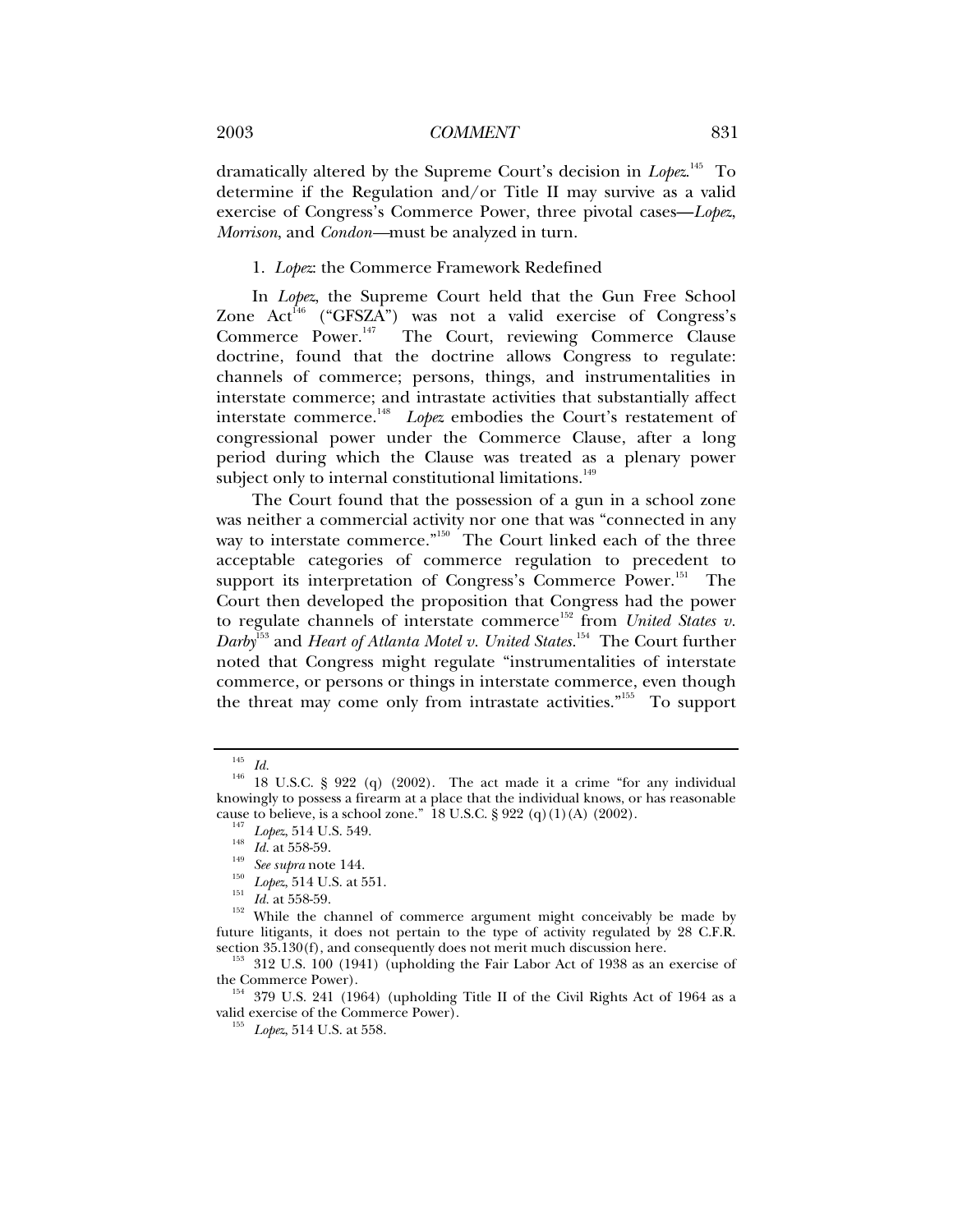this proposition, the Court cited the *Shreveport Rate Cases*, <sup>156</sup> *Southern Railroad Co. v. United States*, 157 and *Perez v. United States.*158 Thus, Congress may regulate interstate rail lines and the fees that they charge,159 invoke safety regulations that create standards applicable to intrastate traffic in order to maintain interstate safety, $160$  and regulate activities like loan sharking that have a substantial affect on interstate crime and, therefore, interstate commerce as a whole.<sup>161</sup>

The final category the Court identified includes "those activities that substantially affect interstate commerce."<sup>162</sup> This type of activity is identified in *NLRB v. Jones & Laughlin Steel*<sup>163</sup> and in *Maryland v. Wirtz*.<sup>164</sup> This category permits Congress to regulate national labor practices,<sup>165</sup> as well as the minimum wage and maximum hours of employees engaged in commerce related activities.<sup>166</sup> Notably, the *Wirtz* Court found that:

while the commerce power has limits, valid general regulations of commerce do not cease to be regulations of commerce because a State is involved. If a State is engaging in economic activities that are validly regulated by the Federal Government when engaged in by private persons, the State too may be forced to conform its activities to federal regulation.<sup>1</sup>

In *Lopez*, the Court also quoted from *Wickard v. Filburn*, 168 a case holding Congress has the power to regulate the production of homegrown wheat:

[E]ven if appellee's activity be local and though it may not be regarded as commerce, it may still, whatever its nature, be reached by Congress if it exerts a substantial economic effect on interstate commerce, and this irrespective of whether such effect

- 
- 
- 
- 

<sup>159</sup> Shreveport, 234 U.S. at 360.<br>
<sup>160</sup> Southern, 220 U.S. at 26.<br>
<sup>161</sup> Perez, 402 U.S. at 156-57.<br>
<sup>162</sup> Lopez, 514 U.S. at 558.<br>
<sup>163</sup> 301 U.S. 1 (1937) (upholding the National Labor Relations Act as a proper exercis

 $^{164}$  392 U.S. 183 (1968) (finding the Commerce Power supported Congress's amendments to the Fair Labor Standards Act of 1938).

<sup>165</sup> *Jones*, 301 U.S. at 37.<br><sup>166</sup> *Wirtz*, 392 U.S. at 196 n.27.<br><sup>167</sup> *Id.* at 196.<br><sup>168</sup> 317 U.S. 111 (1942).

 $156$  234 U.S. 342, 353 (1914) (holding that the Commerce Power allows Congress to regulate the "intrastate transactions of interstate carriers").

 $157^{\circ}$  222 U.S. 20 (1911) (noting that Congress has the power to regulate the interstate shipment of goods).

<sup>&</sup>lt;sup>158</sup> 402 U.S. 146 (1971) (upholding Congress's regulation of loansharking, an intrastate activity, because of loansharking's interstate effects).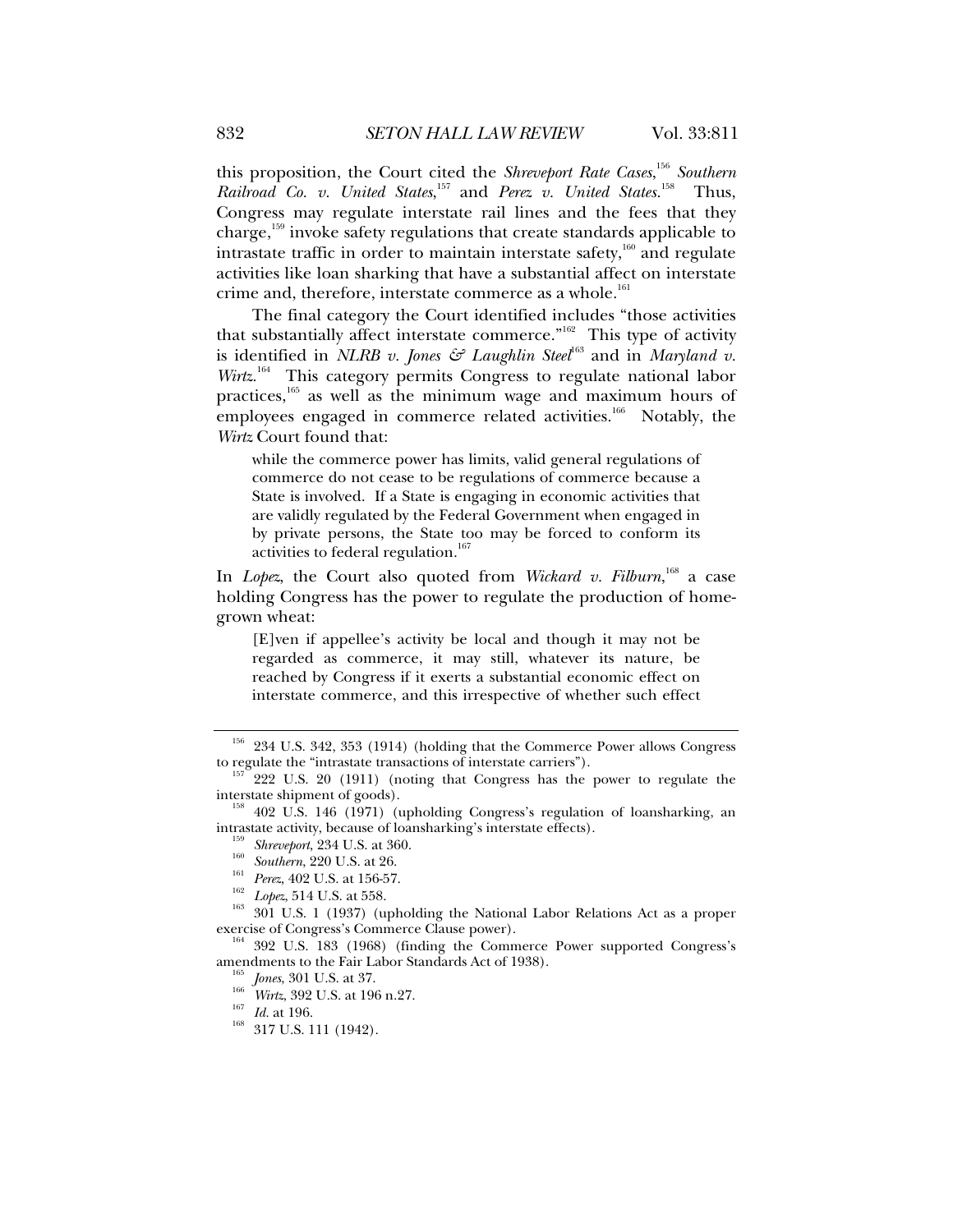is what might at some earlier time have been defined as "direct" or "indirect."<sup>16</sup>

The Court applied the three-tiered framework to the GFSZA and determined that the Act fit into neither of the first two categories.<sup>170</sup> The Court then began its analysis of whether the GFZSA fit into the third category by restating that "where economic activity substantially affects interstate commerce, legislation regulating that activity will be sustained."<sup>171</sup> The Court, considering whether the Act regulated activity that had a substantial affect on interstate commerce, determined that it did not.<sup>172</sup> The Court noted the Act did not regulate activity that was *substantially* related to interstate commerce, and did not contain a jurisdictional analysis to determine whether the gun possession in question in a particular case actually affected<br>interstate commerce.<sup>173</sup> Although Congress was not required to Although Congress was not required to present congressional findings of an activity's substantial effects on interstate commerce in the record of any act invoked under the Commerce Clause, the Court remarked that such "findings would enable us to evaluate the legislative judgment that the activity in question substantially affected interstate commerce, even though no such substantial effect was visible to the naked eye."<sup>174</sup>

#### *B.* Morrison*: Further Constriction of the Commerce Power*

In *Morrison*, the Court invalidated another act enacted under Congress's Commerce Power, the Violence Against Women Act<sup>175</sup>  $("VAWA")$ <sup>176</sup> VAWA is similar to the ADA, in that Congress utilized both its Commerce Power and its Enforcement Power under the Fourteenth Amendment.<sup>177</sup> The Court's analysis of the Commerce Clause support for VAWA followed in the footsteps of *Lopez.*<sup>178</sup>

The Court concluded that violent, gender-based crime was a non-economic activity and that Congress could not regulate it under

<sup>&</sup>lt;sup>169</sup> Lopez, 514 U.S. at 556 (quoting *Wickard*, 317 U.S. at 125).<br>
<sup>170</sup> *Id.* at 559.<br>
<sup>171</sup> *Id.*<br>
<sup>172</sup> *Id.*<br>
<sup>173</sup> *Id.*<br> *Lopez*, 514 U.S. at 563.<br>
<sup>175</sup> 42 U.S.C. § 13981 (2002).<br>
<sup>176</sup> 42 U.S.C. § 13981 (2002).<br>
<sup></sup> demonstrates that in those cases where we have sustained federal regulation of intrastate activity based upon the activity's substantial effects on interstate commerce, the activity in question has been some sort of economic endeavor." *Id.* at 611.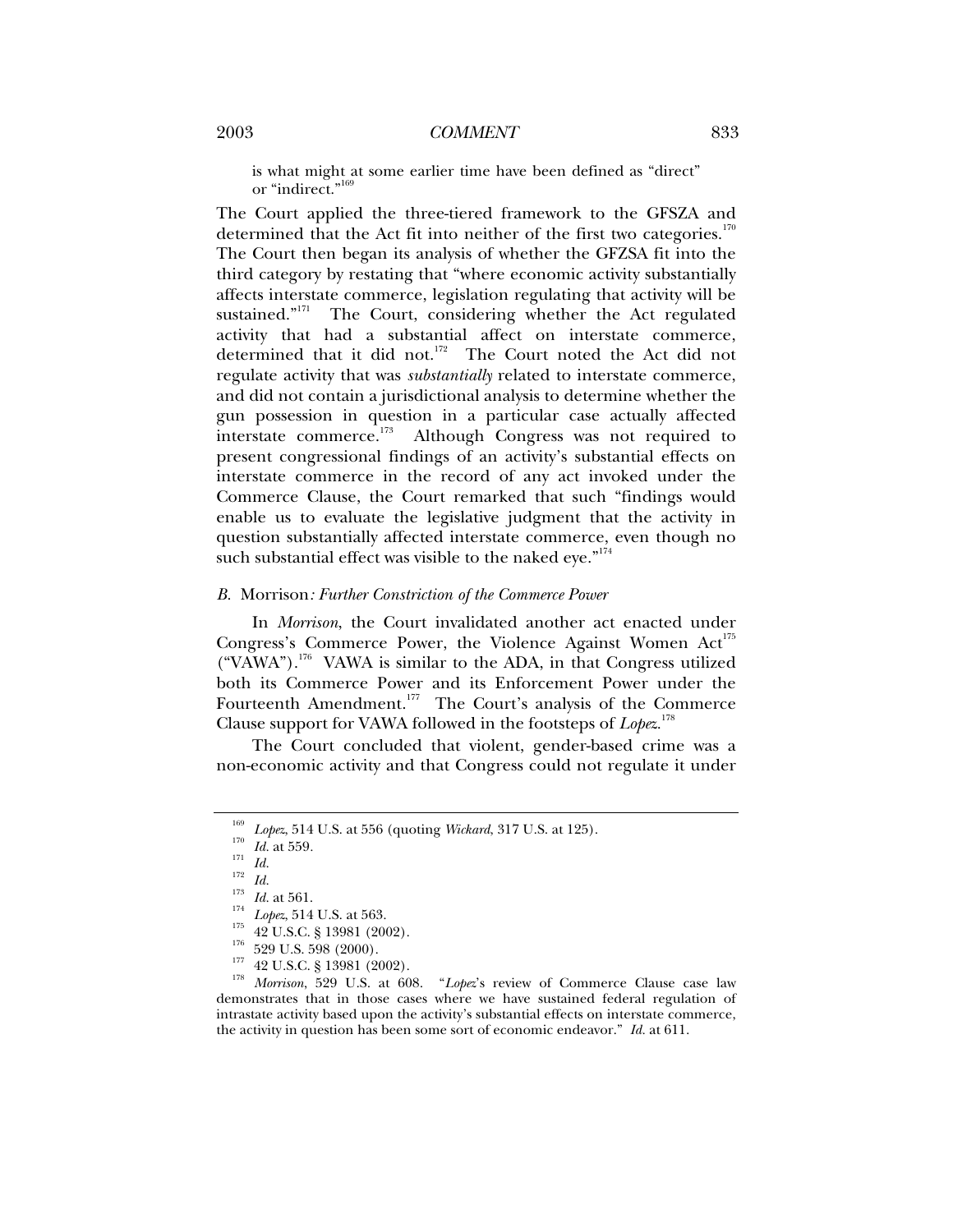the Commerce Power, despite the economic effects of the crime.<sup>179</sup> Even though VAWA was supported by specific legislative findings as to the economic effects of the activity it regulated, like the GFSZA, the Court found that VAWA contained "no jurisdictional element establishing that the federal cause of action is in pursuance of Congress's power to regulate interstate commerce."<sup>180</sup> The Court determined it could independently analyze evidence presented in the congressional record to determine whether the evidence supported the proposition that the activity substantially affected commerce<sup>181</sup> and rejected the evidence presented by Congress to support VAWA.<sup>182</sup> Thus, while VAWA was supported by congressional findings that gender-motivated violence had a substantial interstate impact, the Court found these examples were precisely the kind of congressional justification that the Court rejected in *Lope*z.<sup>183</sup> The Court held that this rationale, which would allow Congress to regulate any crime with a substantial but attenuated nationwide effect on commerce, went well beyond the scope of permissible regulation under Congress's Commerce Power.<sup>184</sup>

#### *C. Applying the Commerce Clause Framework to Title II*

At this point, it is worth inquiring how Title II is different from the legislation struck down by the Court in *Lopez* and *Morrison*. This inquiry addresses whether Title II properly regulates activity that falls within any of the *Lopez* categories.<sup>1</sup>

While Title II does not seem to fit within either the first or

<sup>185</sup> Notably, two circuits adopted the principle that the Regulation must be valid if Title II is valid, see Neinast v. Texas, 217 F.3d 275 (5th Cir. 2000); Brown v. North Carolina DMV, 166 F.3d 698 (4th Cir. 1999), while another two circuits have held that the Regulation may be invalid even if Title II is valid, see Thompson v. Colorado, 278 F.3d 1020 (10th Cir. 2001); Dare v. California, 191 F.3d 1167 (9th Cir. 1999).

This analysis may not be relevant for Commerce Clause analysis. The Regulation, standing alone, may regulate commerce in an acceptable way even if Title II as a whole does not. Indeed, if courts find that the Regulation is a valid exercise of Commerce Clause power they do not have to consider Title II as a whole, because to regulate under the Commerce Clause, Congress need not identify how the "thing" it is regulating affects interstate commerce.

<sup>&</sup>lt;sup>179</sup> *Id.* at 613.<br>
<sup>180</sup> *Id.* at 613-14.<br>
<sup>181</sup> *Id.* at 616-17.<br>
<sup>183</sup> *Morrison*, 529 U.S. at 616-17.<br>
<sup>184</sup> "We accordingly reject the argument that Congress may regulate noneconomic, violent criminal conduct based solely on that conduct's aggregate effect on interstate commerce. The Constitution requires a distinction between what is truly national and what is truly local."  $Id$  at 617-18.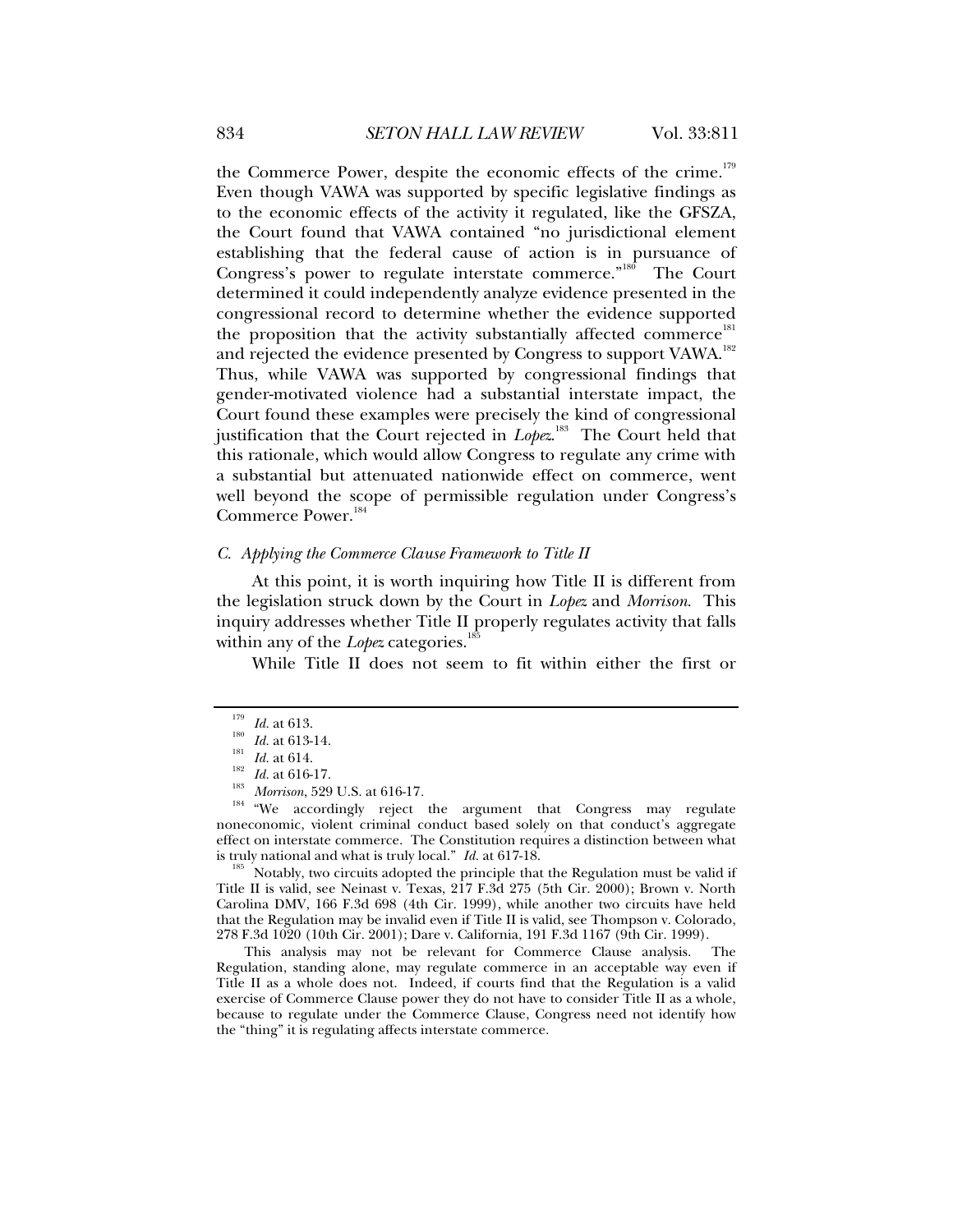second *Lopez* category, it does fit within the third. Title II's regulation of programs, activities, and services does not clearly regulate the channels of interstate commerce. Also, it does not seem to regulate typically economic activity, rather, it regulates an activity with a substantial impact interstate commerce. Therefore, Title II must be considered under the third prong of the *Lopez* framework. The rationale tying Title II to the Commerce Clause is that the disabled are capable of being economically productive members of American society, but have historically been prevented from engaging in productive commercial activity by widespread discrimination.<sup>186</sup> In *Bowers v. NAACP*, considering whether Title II regulated commercial activity, noted that Congress clearly thought it did:

Congress plainly considered the ADA generally, and Title II in particular, to be a very significant piece of commercial legislation . . . The legislative history evinces a continuing focus on the economic impact of the public accommodations aspects of the bill. Congress noted, for instance, that lack of accommodations creates unemployment and underemployment . . . reduces consumer spending . . . and undermines public health efforts to contain the spread of disease . . . all of which contribute to lower tax revenues and higher government spending, amounting to billions of dollars annually.<sup>187</sup>

The activity regulated by Title II is not activity like that regulated in the GFSZA or VAWA, but is regulation of state activity that has a substantial affect on interstate commerce. Congress has the authority to decide that forcing the disabled to bear the costs of programs designed to benefit the disabled counteracts the positive effects of such state programs. Congress, through the DOJ, decided that the access barriers presented by fees for special placards and license plates are detrimental to commerce and has instructed the states, as actors in interstate commerce, that they may not charge the disabled such fees.<sup>188</sup> Therefore, a court considering this issue should find, considering the four *Lopez* factors,<sup>189</sup> that Title II is a valid exercise of

<sup>&</sup>lt;sup>186</sup> 42 U.S.C. § 12101 (2002).<br><sup>187</sup> *Bowers*, 171 F. Supp. 2d 406-07.<br><sup>188</sup> 28 C.F.R. § 35.130(f) (2003).<br>Because Title II falls within the third category and attempts to regulate intrastate activity that substantially affects interstate commerce, a court considering whether it is a valid exercise of Commerce Clause power must consider the following Lopez factors: (1) does the regulated activity *substantially* affect interstate commerce; (2) does the statute contain a jurisdictional element that suggests the statute is actually attempting to regulate interstate, rather than intrastate commerce; (3) does the Congressional record support the proposition that the regulated activity has a substantial relationship to interstate commerce; and (4) would upholding the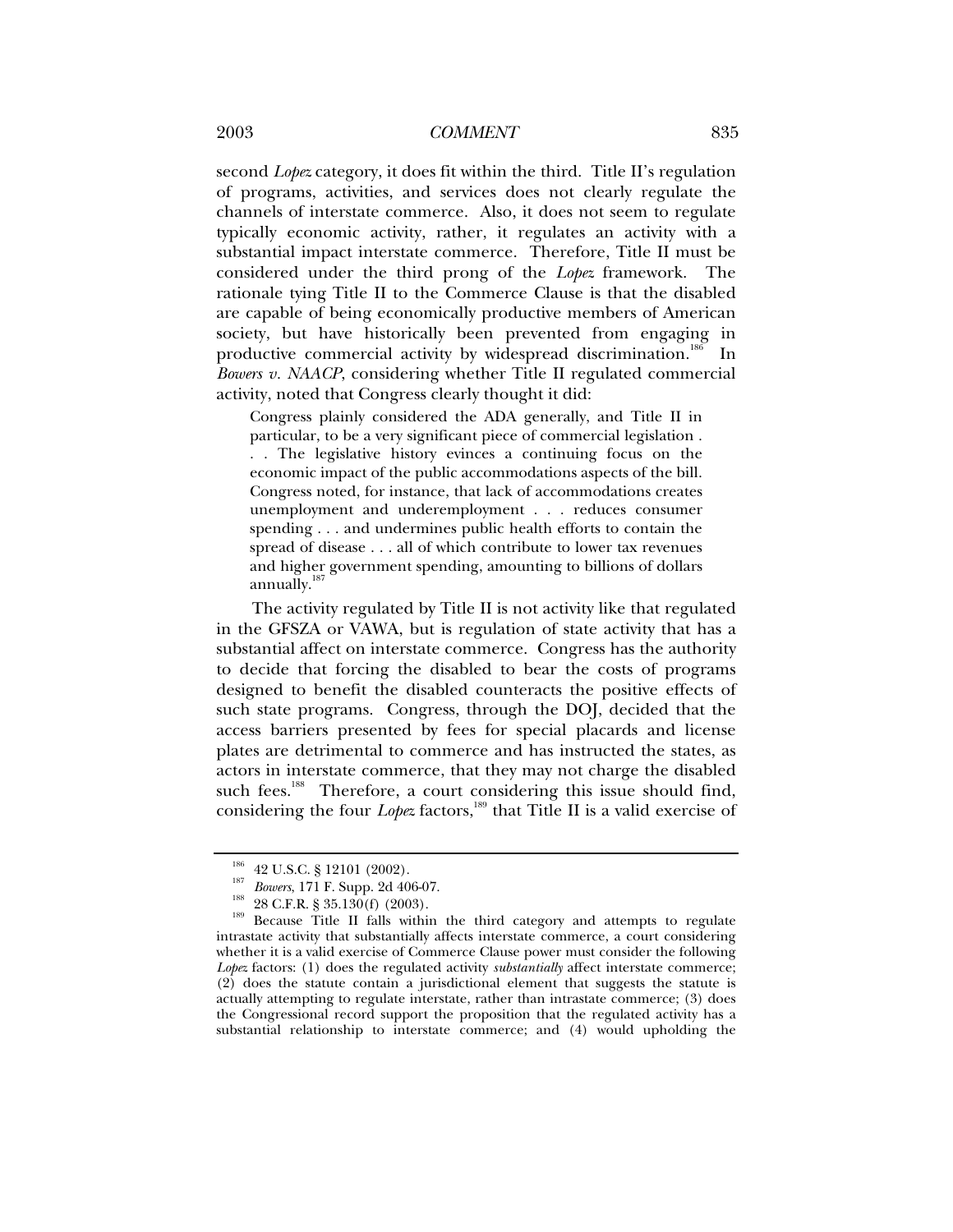Congress's Commerce Clause power.

### III. VOLUNTARILY ENACTED STATE DISABLED PARKING PROGRAMS MAY BE REGULATED BY CONGRESS

Although Congress can regulate activity properly considered commerce, the ways Congress can regulate the states as commercial actors are limited by the Tenth Amendment. Thus, even if a court finds Title II properly regulates commerce, it will still have to consider whether the method of regulation impermissibly violates the Tenth Amendment. Two cases are widely recognized as clearly establishing Tenth Amendment limitations on Congress's ability to regulate commerce: *New York v. United States*<sup>190</sup> and *Printz v. United States*.<sup>191</sup> In these two cases, the Court established the proposition that the federal government may not force "the states to enact or enforce a federal regulatory program"<sup>192</sup> under the Commerce Clause. In the aftermath of *New York* and *Printz*, the states can be required to enact new legislation or alter existing legislation in order to conform to federal law, so long as the law regulates state activities and does not seek "to control or influence the manner in which States regulate private parties."<sup>193</sup>

In *Reno v. Condon*,<sup>194</sup> the Court applied these principles to the Driver Privacy Protection Act of 1994 ("DPPA").<sup>195</sup> The DPPA prohibits states from selling the information they require drivers to provide in order to obtain a driver's license.<sup>196</sup> Because the Court found that the regulated databases were "things" in interstate commerce, it held that the databases could be regulated under the Commerce Clause.<sup>197</sup> Relying heavily on the principles it articulated in *South Carolina v. Baker*,<sup>198</sup> the Court held that the DPPA did not

<sup>192</sup> *Condon*, 528 U.S. at 149.<br>
<sup>193</sup> *Id.* at 150 (quoting South Carolina v. Baker, 485 U.S. 505, 514-15 (1988)).<br>
<sup>194</sup> 528 U.S. 141 (2000).<br>
<sup>195</sup> 18 U.S.C. §§ 2721-25 (2002).<br>
The states can still distribute the inf

regulation require the Court to "pile inference upon inference?" *Lopez*, 514 U.S. at 567. None of these factors is determinative. *Id.*<br><sup>190</sup> EQE J15, 144 (1990),  $9 \times 1000$ 

<sup>505</sup> U.S. 144 (1992) (holding that Congress can use the Commerce Clause power to encourage states to act, but not to force the states to act).<br><sup>191</sup> 521 U.S. 898, 934 (1997) ("Congress cannot compel the States to enact or

enforce a federal regulatory program. . . . Congress cannot circumvent that prohibition by conscripting the State's officers directly.").

consent. *Condon*, 528 U.S. at 144.<br><sup>197</sup> *Id.* at 148.<br><sup>198</sup> 485 U.S. 505, 514-15 (1988) ("That a State wishing to engage in certain activity must take administrative and sometimes legislative action to comply with federal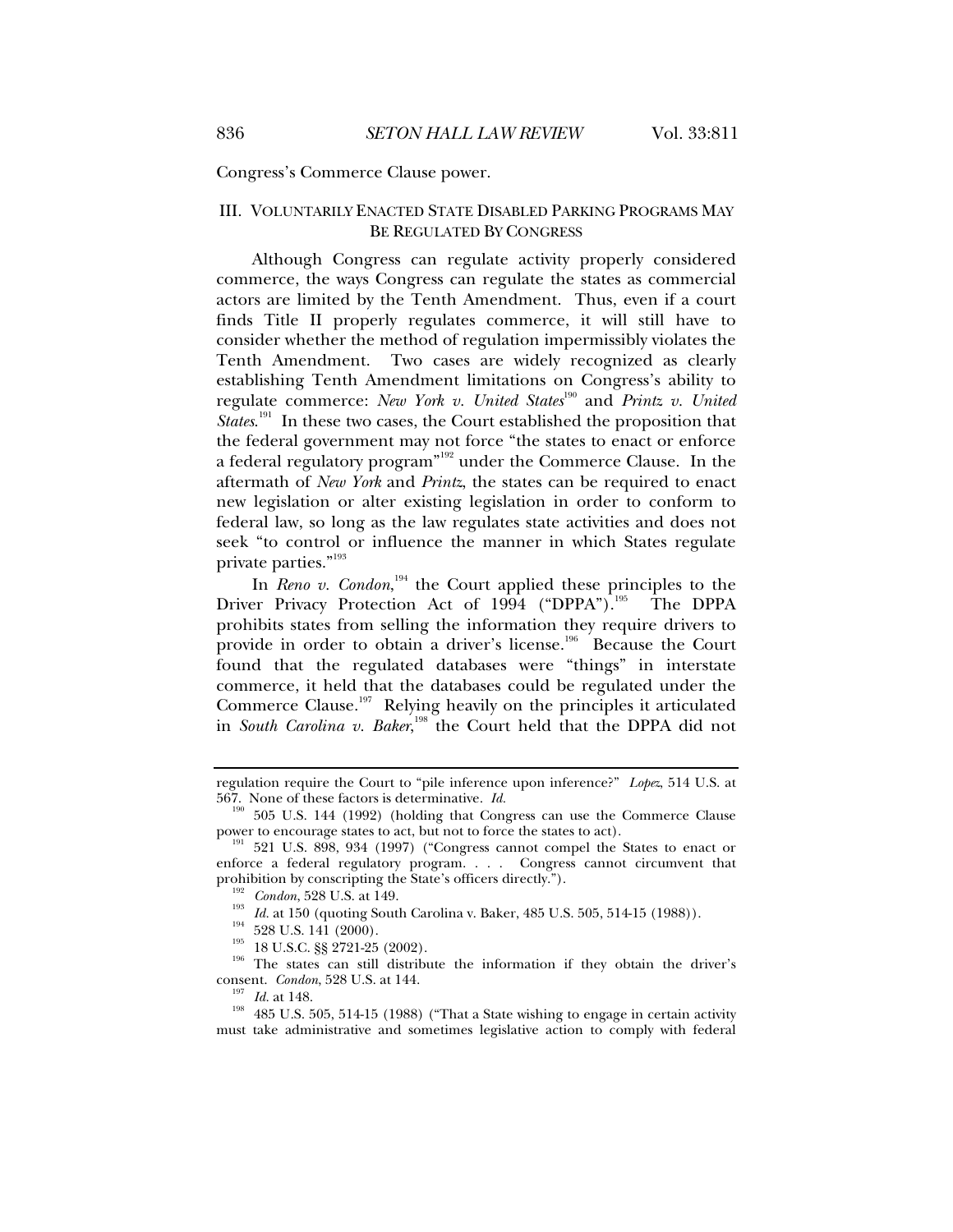### 2003 *COMMENT* 837

require the states to enact new legislation nor assist with federal enforcement.<sup>199</sup> In so holding, the Court reasoned the DPPA was similar to the statute in *Baker*, because it did not require the states to regulate their own citizens, rather it regulated the way in which the states conducted their own activities.<sup>200</sup> Although the DPPA prohibits the sale of the information that states collect from drivers, requires the legislature to alter existing statutes, and requires state officials to learn the mandate of the DPPA in order to comply with it,<sup>201</sup> the Court stated that none of these factors were sufficient to support the proposition that the DPPA unconstitutionally "commandeered" the states. $202$ 

While this analysis suggests that states could escape the requirements of the Regulation by revoking their disabled parking programs, the states are unlikely to take such action. Disabled parking programs are established programs in every state. Because the Regulation is likely to be upheld as valid under Congress's Commerce Power, it should provide disabled plaintiffs with an enforceable right to participate in disabled parking programs without paying a fee beyond ordinary licensing costs. Although the Commerce Power could not be used to force states to enact and pay for disabled parking programs because this would violate the anticommandeering principles outlined above, once states enact such programs<sup>203</sup> Congress can regulate them.

### IV. THE REGULATION IS A PERMISSIBLE INTERPRETATION OF TITLE II OF THE ADA

Even if a court walks through the steps discussed above and finds that Title II is a valid exercise of Commerce Clause power that does

standards regulating that activity is a commonplace that presents no constitutional

defect.").<br><sup>199</sup> *Condon*, 528 U.S. at 150.<br><sup>200</sup> Regulation of the states is more likely to be upheld when it does not pertain to uniquely state activity.

The DPPA regulates the States as the owners of databases. It does not require the South Carolina Legislature to enact any laws or regulations, and it does not require state officials to assist in the enforcement of federal statutes regulating private individuals. We accordingly conclude that the DPPA is consistent with the constitutional principles enunciated in *New York* and *Printz*.

*Id.* at 151.<br><sup>201</sup> 18 U.S.C. §§ 2721-25 (2002).

<sup>&</sup>lt;sup>202</sup> Condon, 528 U.S. at 151. 203 Many states passed such programs, even prior to the passage of the ADA. *See*  $\frac{203}{203}$ *supra* note 5.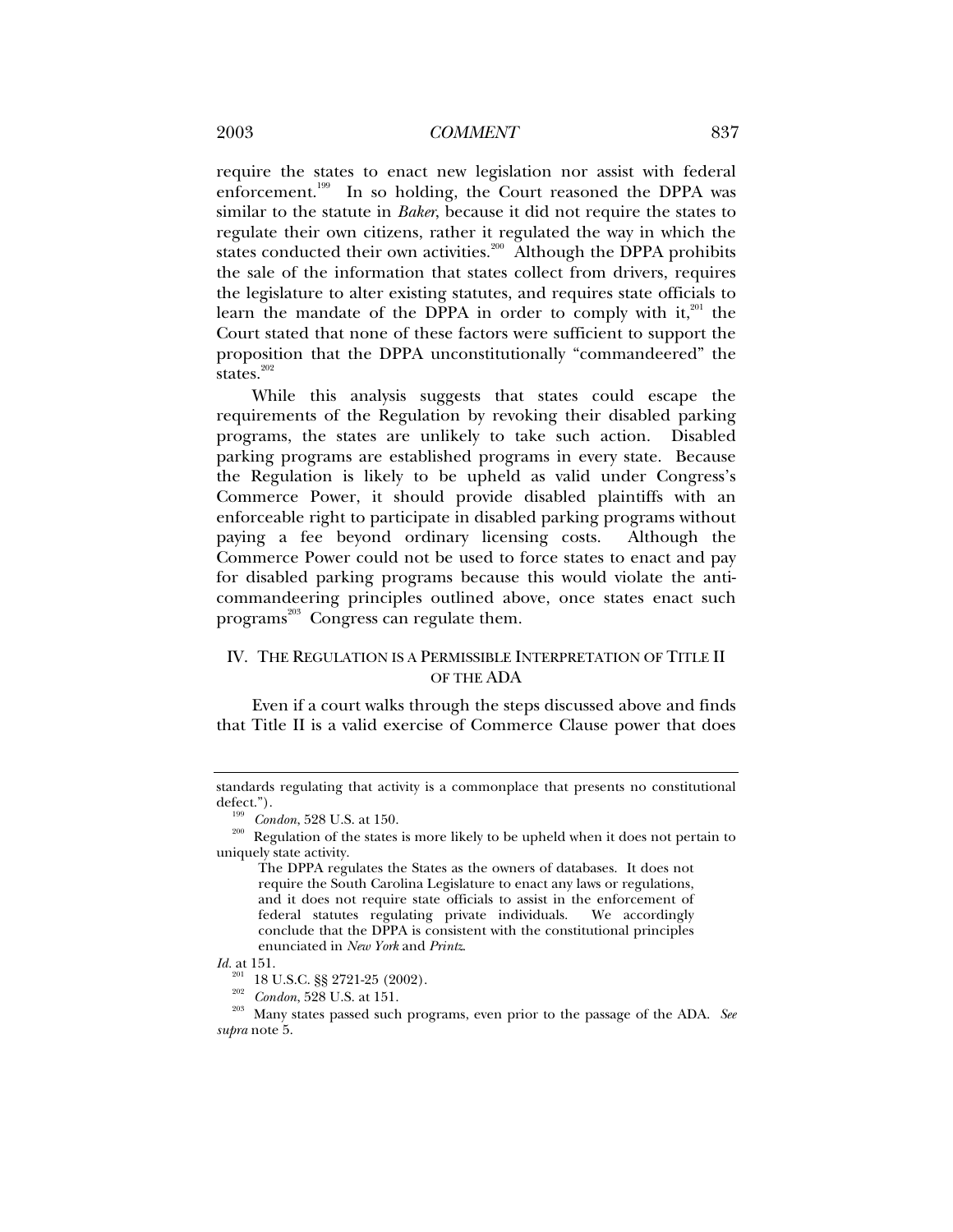not commandeer the states it will not uphold the Regulation unless it finds that the Regulation is based on a permissible interpretation of Title  $II.^{204}$  The Regulation was not enacted by Congress, but by the DOJ, and is therefore subject to this further review. This review, however, is limited to two factors.<sup>205</sup> A court considering a regulation must first ask if Congress specifically approved or disapproved of a regulation. If Congress's intent is clear it is determinative.<sup>206</sup> If Congress's intent is not clear but Congress delegated rulemaking authority to a federal agency, then the agency's regulation must be upheld unless it is "arbitrary, capricious, or manifestly contrary to the statute."207

The Supreme Court has indicated that this deference to agency rulemaking is necessary because "the resolution of ambiguity in a statutory text is often more a question of policy than of law." $208$ Although court review of agency policymaking is limited $^{209}$  courts are able to invalidate actions clearly outside of the scope of the statute. $^{210}$ This might seem to severely hamper court review of agency action, however, courts still have the power, as the above discussion of Fourteenth Amendment and Commerce Clause power indicate, to invalidate the statute upon which the delegation of authority is based and thereby negate the agency's rulemaking ability under the statute. Thus, this type of deference to agency rulemaking, commonly known as "*Chevron* deference" will have no impact if the statute that empowers an agency to create the regulation in question is invalidated by the courts.<sup>211</sup>

Although Congress clearly delegated authority to the DOJ to enact regulations designed to implement Title  $II$ ,<sup>212</sup> it does not seem that Congress clearly contemplated a definitive approach to the

<sup>&</sup>lt;sup>204</sup> Chevron U.S.A. v. Nat'l Res. Def. Council, Inc., 467 U.S. 837 (1984).<br><sup>205</sup> *Id.* at 842-43.<br><sup>205</sup> *Id.* at 843. "*Chevron* establishes that a reviewing court must often accept any<br><sup>207</sup> *Id.* at 843. "*Chevron* esta reasonable agency construction, even if the court does not regard that construction as the best one." RICHARD H. FALLON, JR. ET AL., HART AND WECHSLER'S THE FEDERAL COURTS AND THE FEDERAL SYSTEM 398 (4th ed. 1996).

<sup>&</sup>lt;sup>208</sup> Pauley v. Bethenergy Mines, Inc., 501 U.S. 680, 696 (1991).<br><sup>210</sup> *Id.*<br><sup>210</sup> 467 U.S. at 843.<br><sup>211</sup> See John F. Coverdale, *Court Review of Tax Regulations and Revenue Rulings in the Chevron Era*, 64 GEO. WASH. L. REV. 35 (1995), for a more thorough discussion of

*Chevron* and *Chevron* deference. 212 42 U.S.C. § 12134 (a) (2003) ("Not later than 1 year after the date of enactment of this Act [enacted July 26, 1990], the Attorney General shall promulgate regulations in an accessible format that implement this subtitle.").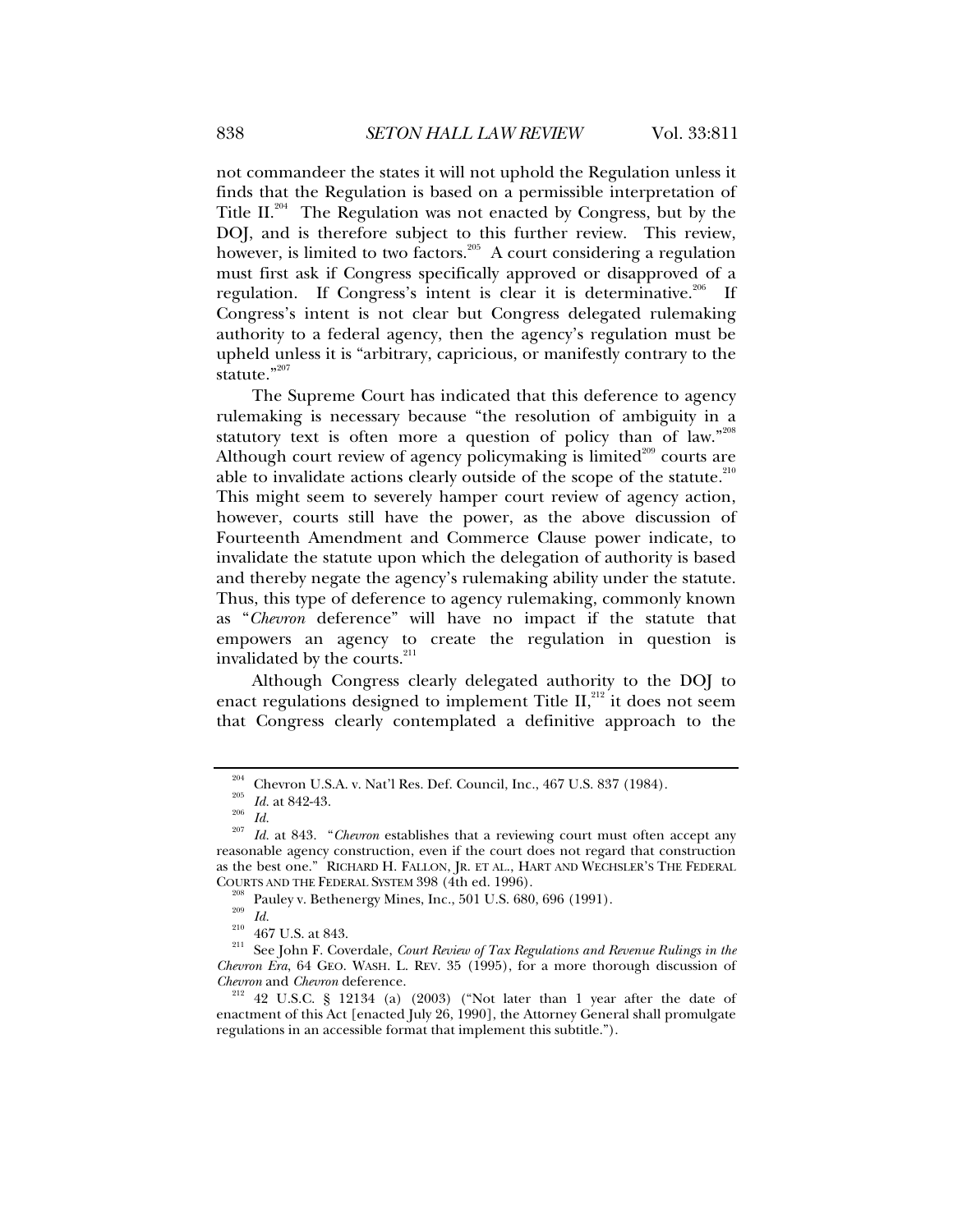2003 *COMMENT* 839

regulation of disabled parking programs when it enacted Title II. This will require any court considering the Regulation to take the second *Chevron* step. This step is not fatal because the regulation of disabled parking programs clearly falls within Title II's general coverage of state services, activities, and programs. Therefore, courts must uphold the regulation if they find that Title II is a valid exercise of congressional power.

# V. THE REGULATION IS VALID UNDER THE COMMERCE POWER AND CAN BE INDIRECTLY ENFORCED AGAINST THE STATES, BUT NOT NECESSARILY IN FEDERAL COURTS

While the Regulation is likely to be upheld under the Commerce Clause, it may not be enforceable in suits brought in federal courts because of the TIA.<sup>213</sup> In its entirety, the TIA provides that "[t]he district courts shall not enjoin, suspend or restrain the assessment, levy or collection of any tax under State law where a plain, speedy and efficient remedy may be had in the courts of such State."<sup>214</sup> As the Tenth Circuit has noted, the TIA "does not operate to confer jurisdiction but instead limits jurisdiction where jurisdiction might otherwise exist."<sup>215</sup> Whenever the collection of a state tax can be challenged in a state forum, plaintiffs challenging the tax will be barred from federal court by the TIA. Therefore, if the fees collected by the states for disabled parking programs are properly considered a tax, as at least one circuit finds,  $216$  then plaintiffs may be barred from commencing actions in federal court<sup>217</sup> unless they have no adequate remedy at the state level. Remedies requiring plaintiffs to pay the tax and then seek a refund are adequate to bar a plaintiff from federal court.<sup>218</sup> A plaintiff's ability to bring a federal claim in state court will also be sufficient, but where the state is pre-empted from providing relief or hearing a federal claim by federal law the Act will not bar a plaintiff from federal court.<sup>219</sup>

<sup>&</sup>lt;sup>213</sup> 28 U.S.C. § 1341 (2002).<br><sup>215</sup> *Id.* <sup>215</sup> May v. Supreme Court of Colorado, 508 F.2d 136, 137 (1974).<br><sup>216</sup> See discussion of *Hedgepeth v. Tennessee*, 215 F.3d 608 (6th Cir. 2000), *infra* PART V.A.

The Act has been construed as a jurisdictional bar to much more than claims for injunctive relief. In *Fair Assessment in Real Estate Ass'n v. McNary*, 454 U.S. 100 (1981), the Court found that damage actions against the states for illegal taxation were also barred where plaintiffs could obtain a remedy at the state level. A year later in *California v. Grace Brethren Church*, 457 U.S. 393 (1982), the Court held the

Act also presented a jurisdictional bar to actions for declaratory relief.<br><sup>218</sup> See Kohn v. Central Distrib. Co., Inc., 306 U.S. 531 (1939).<br><sup>219</sup> See E-Systems, Inc. v. Pogue, 929 F.2d 1100 (5th Cir. 1991) (finding that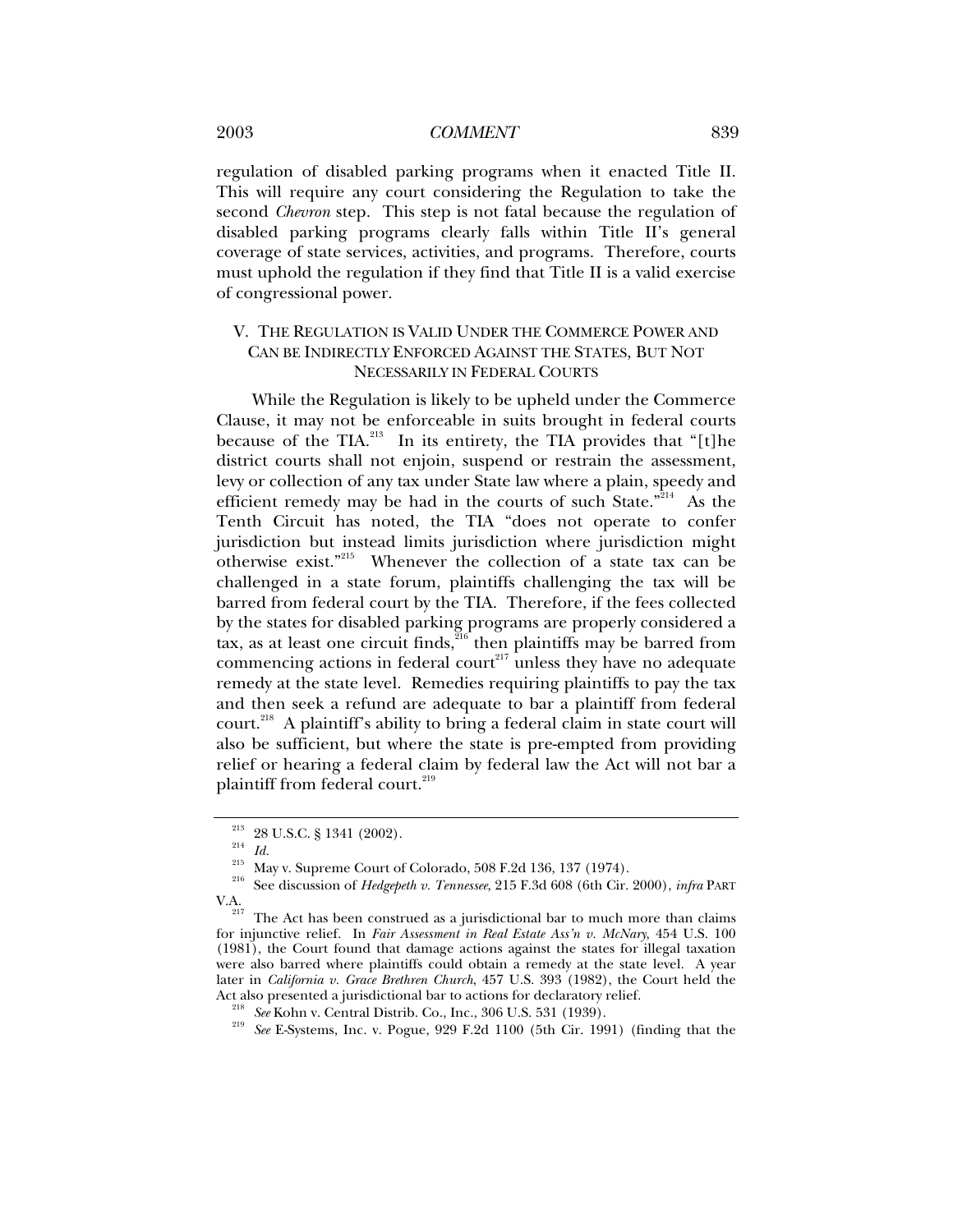The few circuits that have considered the issue of whether the fees charged by the states are properly considered a tax under the TIA are split on the issue.<sup>220</sup> The courts' analyses turn on intent: whether the state is only attempting to recoup the cost of the disabled program or is attempting to use the charge to produce money for the state in excess of program costs.<sup>221</sup> In the latter case the fee is a tax, in the former it is not. These circuit decisions indicate that plaintiffs' access to the *Ex Parte Young* remedy and actions in federal courts may be reduced or eliminated in states that charge fees in excess of the cost of the parking programs.

### *A. The Circuit Split on Whether Disabled Parking Program Fees are a Tax for the Purposes of the TIA.*

The Fifth, $^{222}$  Ninth, $^{223}$  and Tenth<sup> $^{224}$ </sup> Circuits considered the issue of fees ranging from \$4.00 to \$5.25 per placard, and determined the fees are regulatory in nature rather than revenue generating.<sup>225</sup> Consequently, the courts held the TIA does not bar plaintiffs seeking relief from these fees from federal court.<sup>226</sup> The key factor for each of these courts was that the fee charged by the state bore some relationship to the cost of the program and was not designed to raise revenue. The reasoning in *Hexom v. Oregon DOT*, a Ninth Circuit case, is representative of all three opinions:

The fee is not designed to raise revenue, and enjoining its collection will not threaten the flow of central revenues of Oregon's government. It is not at all critical to general state functions. It is, instead, designed to pay for the costs of a special program. In fine, it is not a tax, and this action is not precluded by the TIA. $^{227}$ 

applies the charges toward the cost of the program, the district court erred in holding that the placard funds were a tax and thus within the scope of the Tax Injunction Act." *Neinast*, 217 F.3d at 277 (finding that even though the fees were not earmarked to cover the costs of the parking programs, their size indicates that this is what they were intended for); *see also Marcus*, 170 F.3d at 1311.

existence of a state remedy to plaintiff's claim was preempted by ERISA, and that the plaintiff's claim therefore qualified as an exception to the Tax Injunction Act).<br>
<sup>220</sup> See supra PART III.A.<br>
<sup>221</sup> Id.<br>
<sup>222</sup> Neinast, 217 F.3d at 277.<br>
<sup>223</sup> Hexom v. Oregon DOT, 177 F.3d 1104 (9th Cir. 1999).<br>
<sup>224</sup>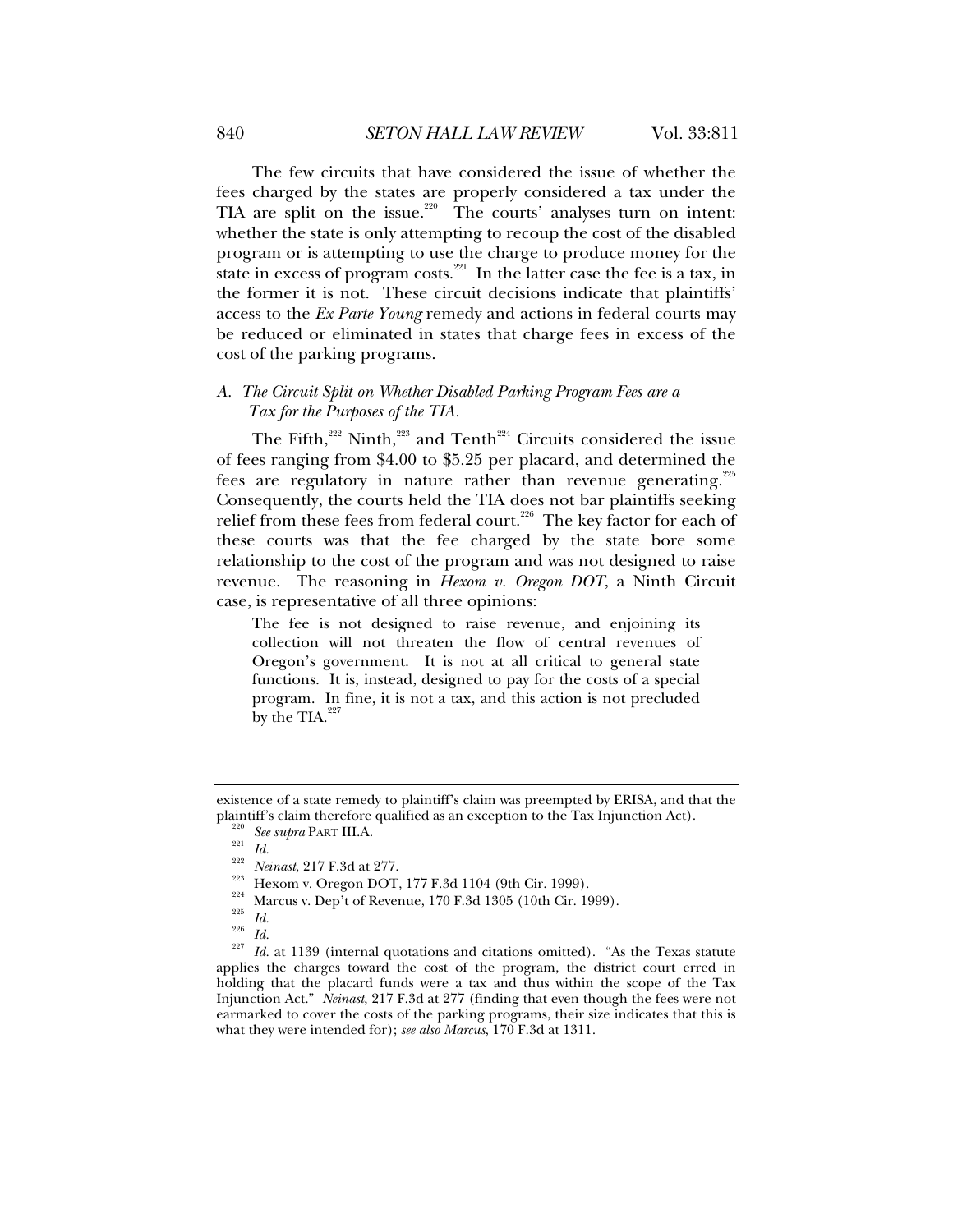### 2003 *COMMENT* 841

In *Hedgepeth v. Tennessee*,<sup>228</sup> the Sixth Circuit considered a much larger fee than that considered by the Fifth, Ninth, or Tenth Circuit. The court determined that the fees levied on disabled drivers were not merely intended to defray the administrative costs of Tennessee's regulatory program, but were instead intended as a general revenueraising tax.<sup>229</sup> The court, finding that none of the \$20.50 that disabled drivers must pay to obtain a disabled driving permit (or any of the \$3 charged to renew) went directly to the cost of the state's regulatory program, determined that the charges were, in fact, taxes controlled by the TIA.<sup>230</sup> Under the TIA, plaintiffs do not have standing to sue unless the state fails to provide a "plain, speedy and efficient remedy."231 Because Tennessee law does not preclude the plaintiffs from bringing their claim before Tennessee's Claims Commission, the court found the initial requirement of the TIA was satisfied because the Claims Commission proceeding equated to a "plain, speedy and efficient remedy."<sup>232</sup> This language, according to the court, meant the TIA required the plaintiffs first pursue their federally created right with the Claims Commission, then with the state courts, and if these failed, in federal court.<sup>233</sup>

### *B. Whether or Not the Fees Collected by the States Constitute a Tax, Plaintiffs Should be able to Prevent the States from Charging Such Fees*

It is clear that when states charge fees proportional to the cost of their disabled parking program activities, plaintiffs will be able to use *Ex Parte Young* to enforce the Regulation in federal court because these types of fees are not taxes for the purposes of the TIA.<sup>234</sup> While states that charge fees much higher than the cost of their disabled parking program may be able to force plaintiffs into state remedial schemes, state decisions to single out the disabled as a source of revenue should actually provide disabled plaintiffs with damage actions in state court. This remedy is available because state targeting of the disabled as a source of revenue constitutes the kind of irrational discrimination against the disabled discussed in Part I.

<sup>228 215</sup> F.3d 608 (6th Cir. 2000). 229 *Id.* at 612. 230 *Id.* <sup>231</sup> *Id.* <sup>232</sup> *Id.* at 616. 233 *Id.* <sup>234</sup> *See supra* PART V.A.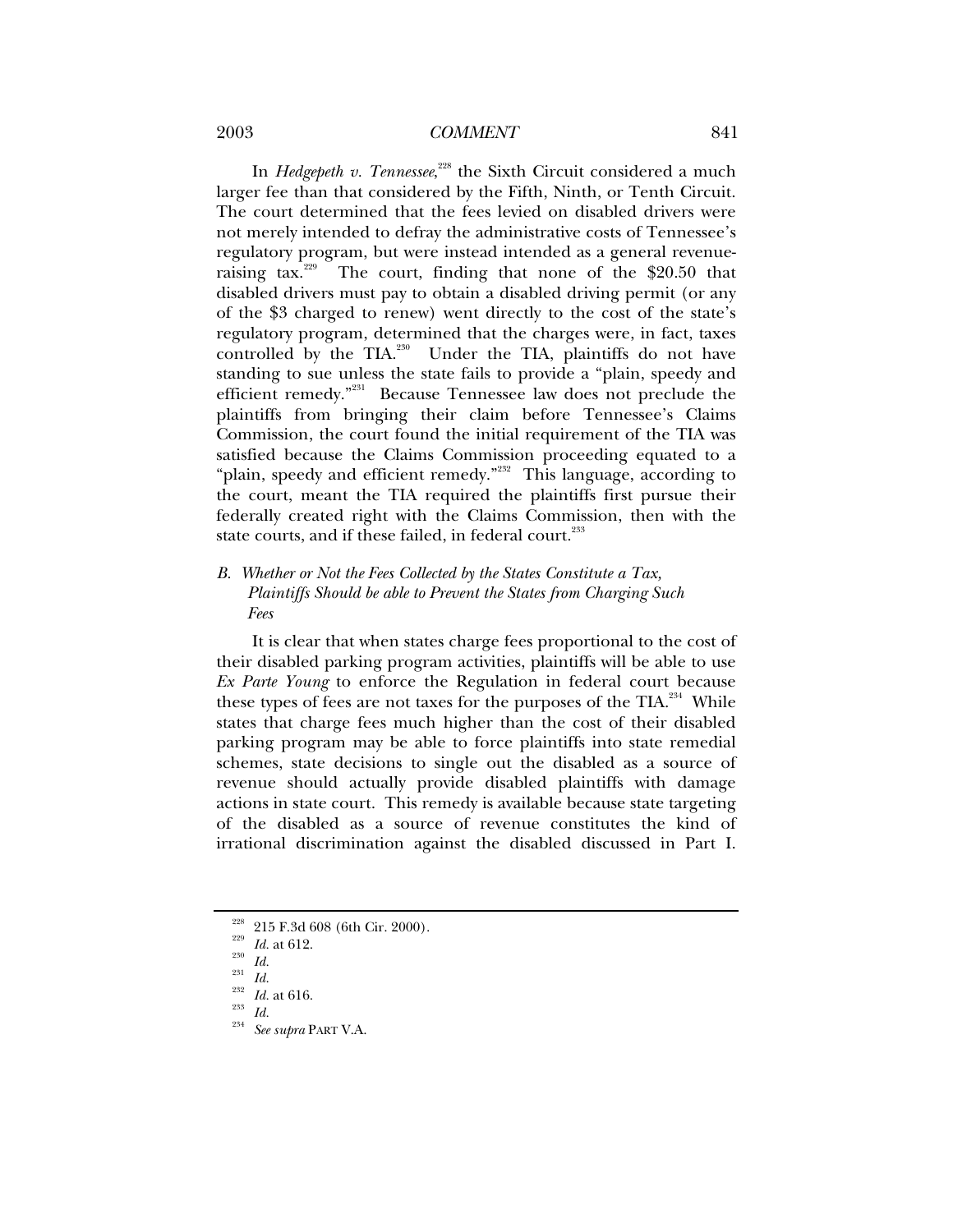Thus, while the *Hedgepeth* logic<sup>235</sup> might still prevent a plaintiff from bringing suit in federal court, plaintiffs forced out of federal court may be able to obtain an additional remedy in state court. If Title II is a valid exercise of congressional power the states must, under the Supremacy Clause, enforce it in their own courts when the tax is challenged.<sup>236</sup> Whether the states charge the disabled fees, or tax them as Tennessee and Massachusetts do, $237$  the disabled should ultimately be able to enjoin the states from charging them to participate in disabled parking programs. Class action suits in state court should also provide an effective remedy for taxes already collected.

#### **CONCLUSION**

The above discussion demonstrates that all fifty states can ultimately be prohibited from charging the disabled fees to participate in disabled parking programs. Although disabled individuals, pending the Courts ruling on whether Title II is a valid exercise of Fourteenth Amendment enforcement power, may not have direct enforcement actions for violations of the regulation, they should still be able to sue state officials for injunctive relief under *Ex Parte Young*. This is because (1) Title II is a valid exercise of Commerce power; (2) Title II does not violate the Tenth Amendment; (3) the Regulation is a valid interpretation of Title II under the *Chevron* framework; and (4) while the TIA may bar some plaintiffs from seeking relief in federal court, if their state uses its disabled parking program to generate revenue, such plaintiffs will still be able to obtain relief in a state forum. If the fees certain states charge are taxes—designed to generate revenue—the disabled in those states may be able to sue for violations of their Equal Protection Clause rights even without the protection afforded under the ADA. To be successful on this claim the disabled would have to show taxing those who participate in disabled parking programs amounts to irrational state discrimination against the disabled.

While the states can be forced to comply with the Regulation as it regulates disabled parking programs, the states should put their

 $235$  "The substantial difference between the actual cost of the permanent placard or license plate and the amount that must be paid to obtain one supports a conclusion that the assessment is for general revenue raising purposes." *Hedgepeth*,

<sup>&</sup>lt;sup>256</sup> State courts not only have the power to hear Title II actions, but are obligated to do so. *See* Testa v. Katt, 330 U.S. 386 (1947).<br><sup>237</sup> Massachusetts charges its disabled drivers more than any other state: \$25 for

placards. MASS GEN. LAWS ch. 90, § 2 (2001).